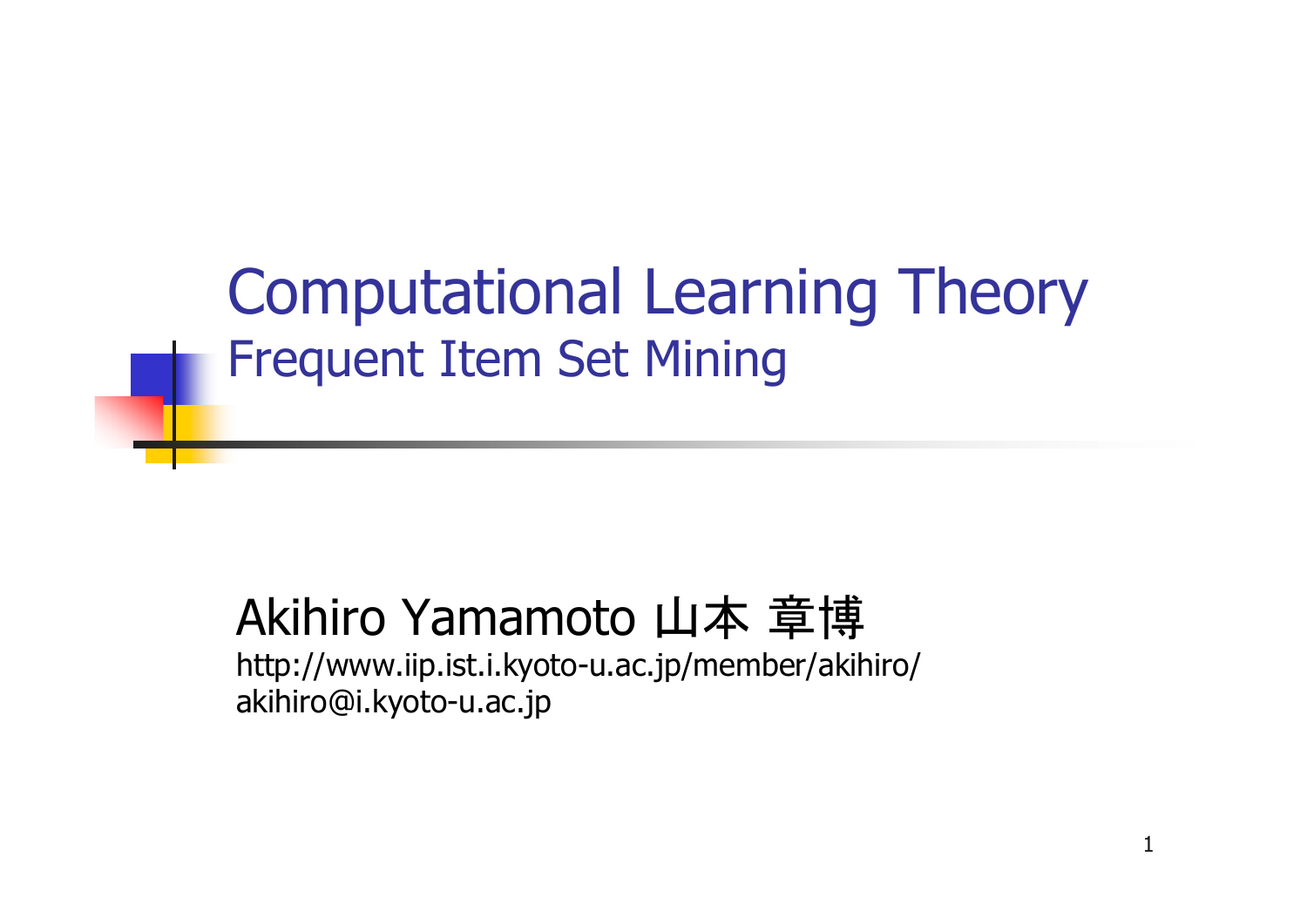### **Contents**

- Bit Vectors
- **Item Set Mining**
- **The A Priori Algorithm**
- **Depth-First Search**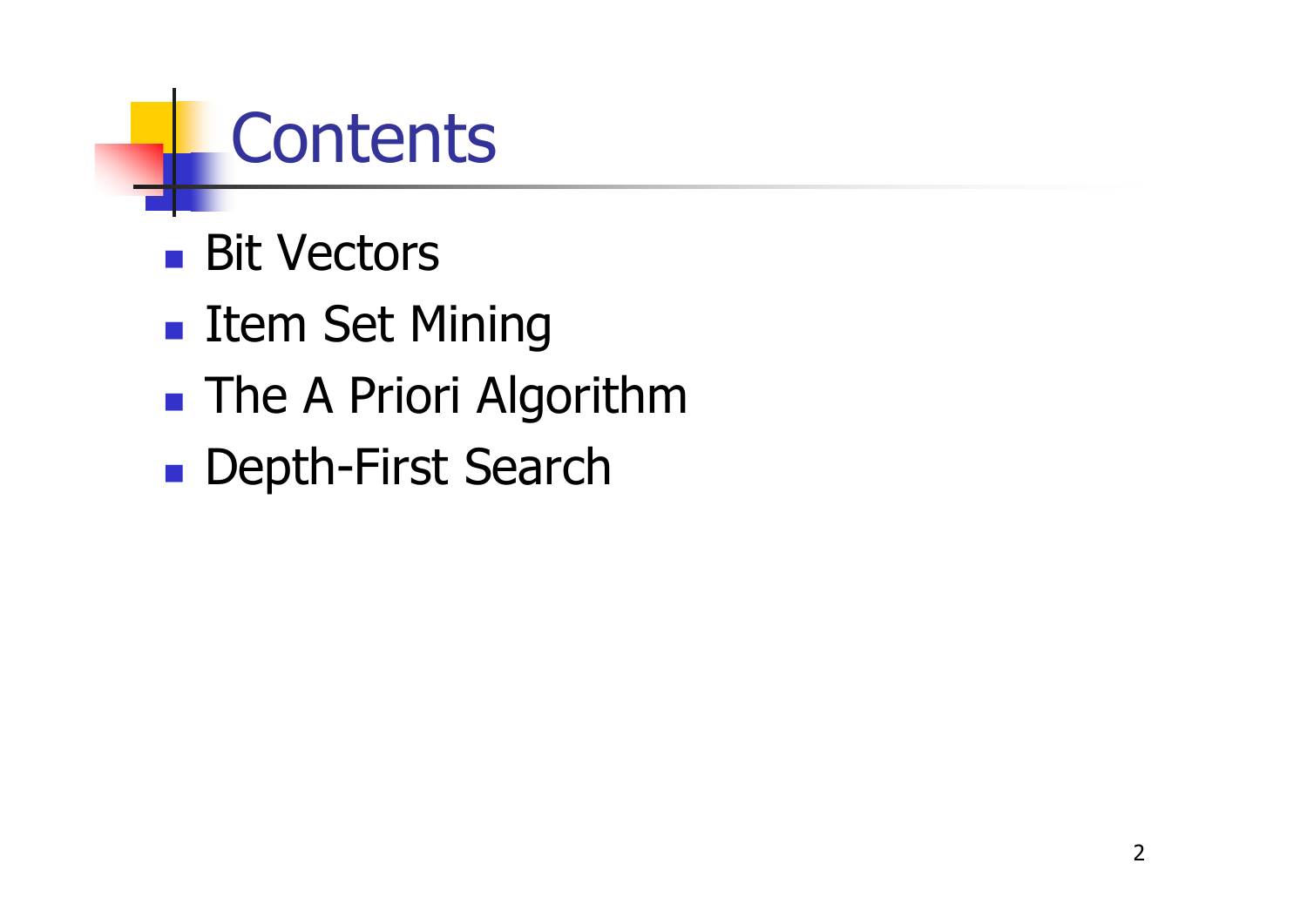

### **LEARNING FROM BIT VECTORS**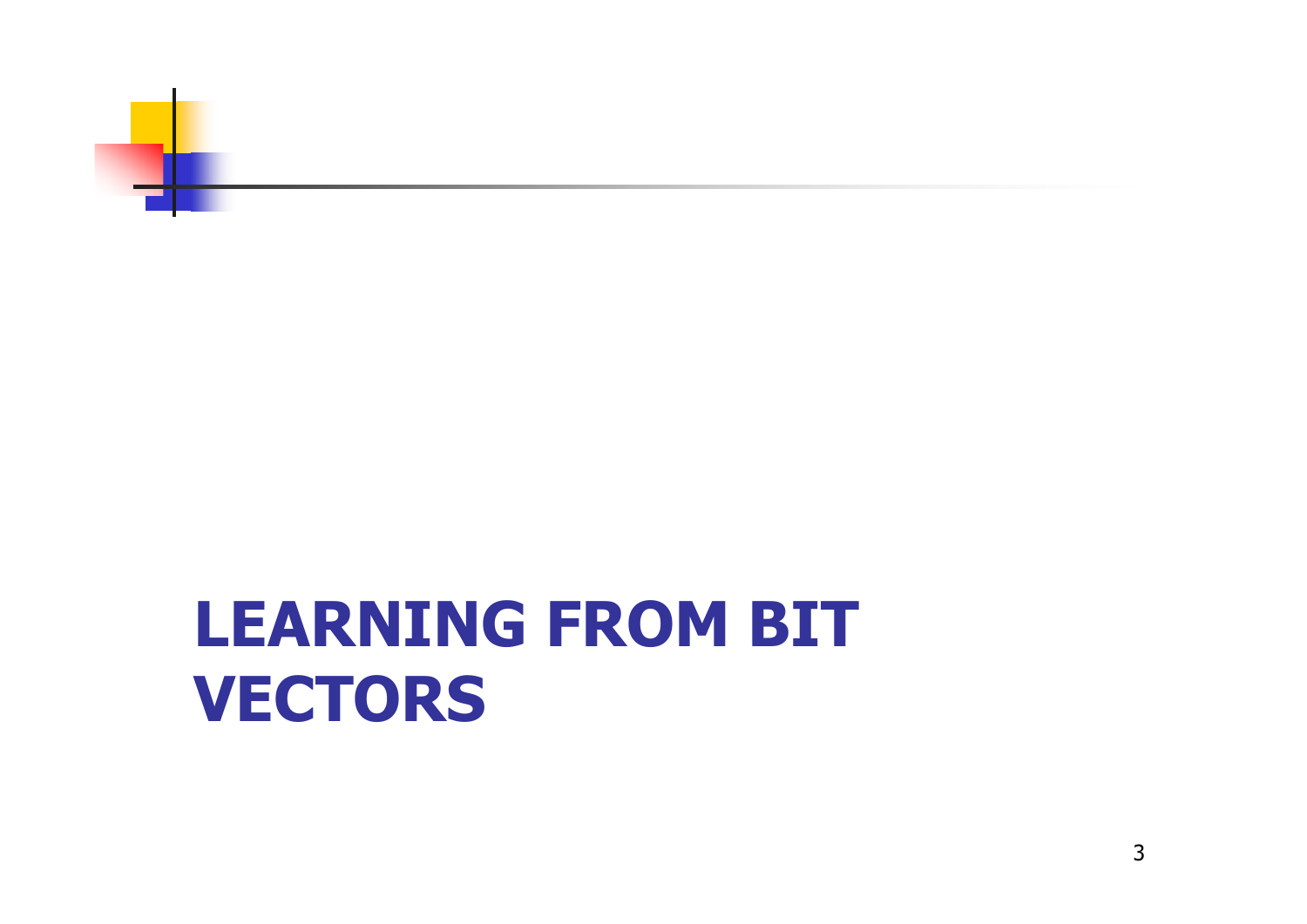### Data Structure : Bit Vector

■ An *n*-dimension bit vector is just a sequence composed of *n* bits where a bit is from  $\{0, 1\}$ .

Example:  $(0, 0, 1, 1, 0, 0, 1, 1)$ 

- In the last part of this course, we assume the length of sequences in data set should be fixed and equal to *n*.
- **Sometimes each dimension of vectors is indicated with a** specific name called an attribute.

| ID | $\bm{\mathsf{A}}$ | B | $\mathcal{C}$ | D | E | $\overline{\mathrm{F}}$ |
|----|-------------------|---|---------------|---|---|-------------------------|
|    |                   |   |               |   | ⋂ |                         |
|    | U                 |   |               |   |   |                         |
|    |                   |   |               |   |   |                         |
|    |                   |   |               |   |   |                         |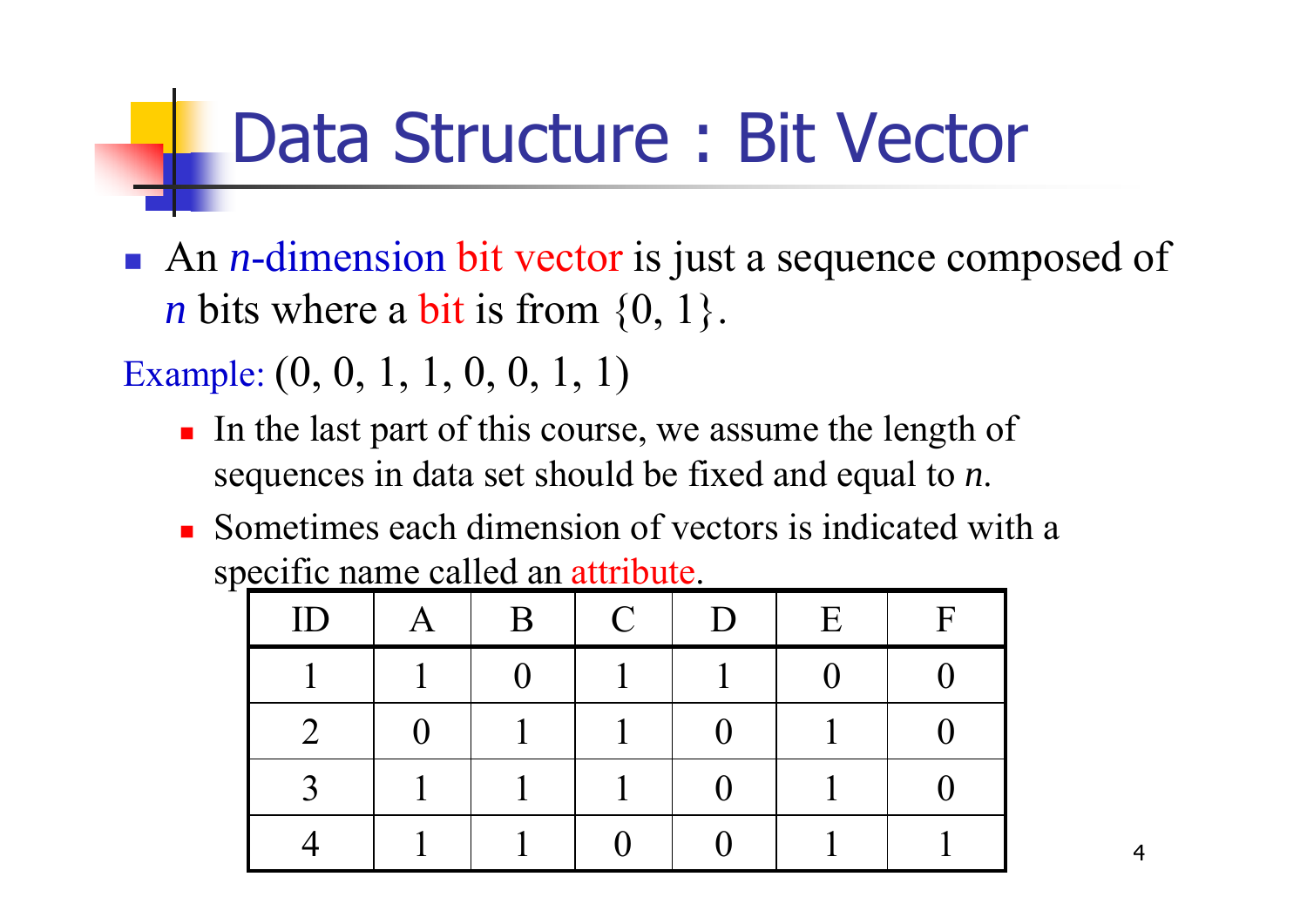

### **ITEM SET MINING**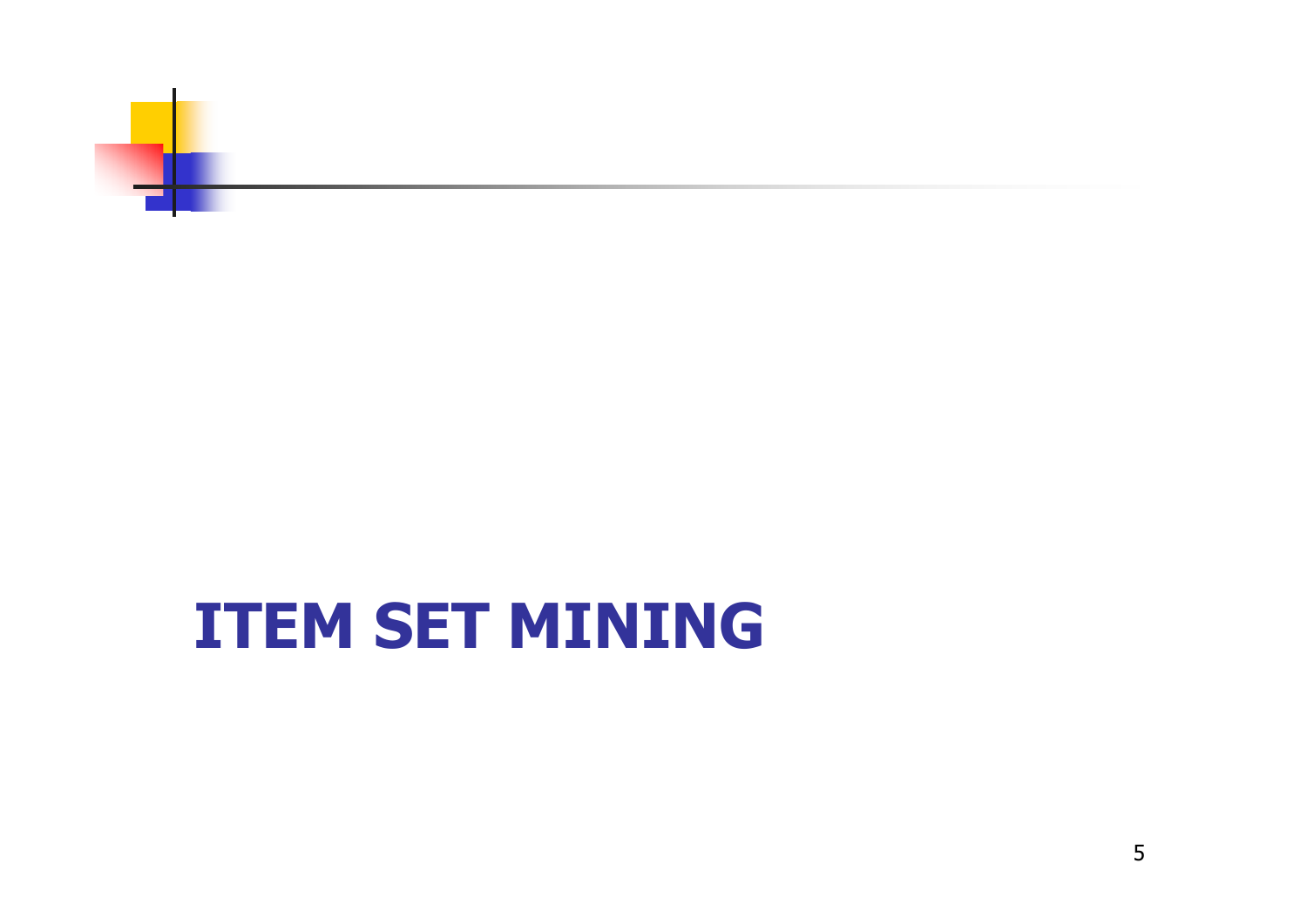## What is item set mining?

- **Originally from market basket analysis or affinity** analysis
	- **Market basket analysis might tell a retailer that** customers often purchase shampoo and conditioner together. [Wikipedia]
- **Discovering co-occurrence relationships among** activities performed by (or recorded about) specific individuals or groups [Wikipedia]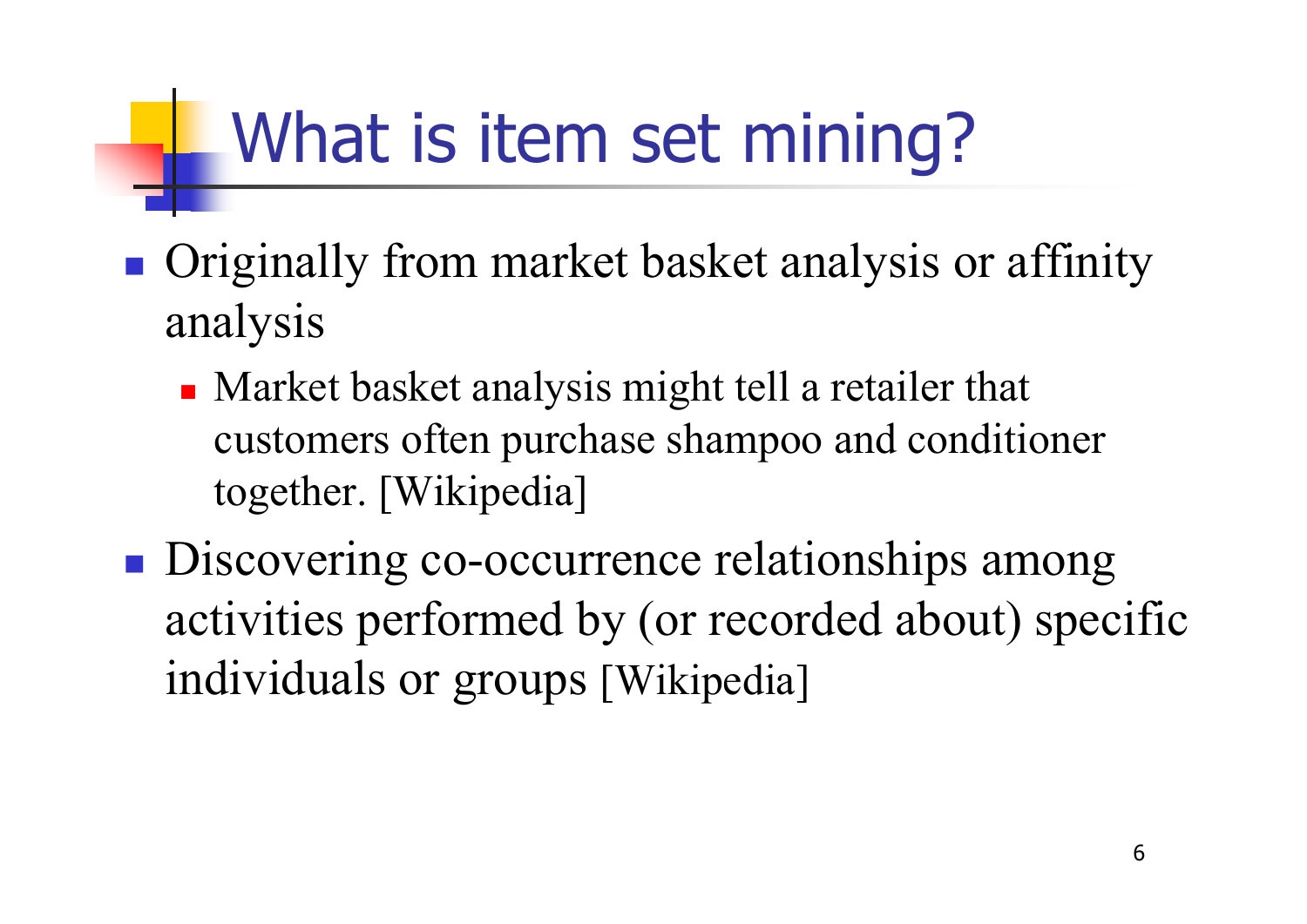### For Reccomendations

Your Recently Viewed Items and Featured Recommendations

Inspired by Your Browsing History





Fintie Folio Case for Fire 7 2015 - Slim Fit Premium Vegan Leather Standing Protective... ★★★★☆ 2.835 \$13.95 Prime



Fintie Silicone Case for Fire 7 2015 - [Honey Comb Series] Light Weight [Anti  $Slip]...$ ★★★★★ 934 \$15.99 Prime



Fintie Silicone Case for Fire 7 2015 - [Honey Comb Series] Light Weight [Anti  $Slip]...$ ★★★★☆ 934 \$15.99 Prime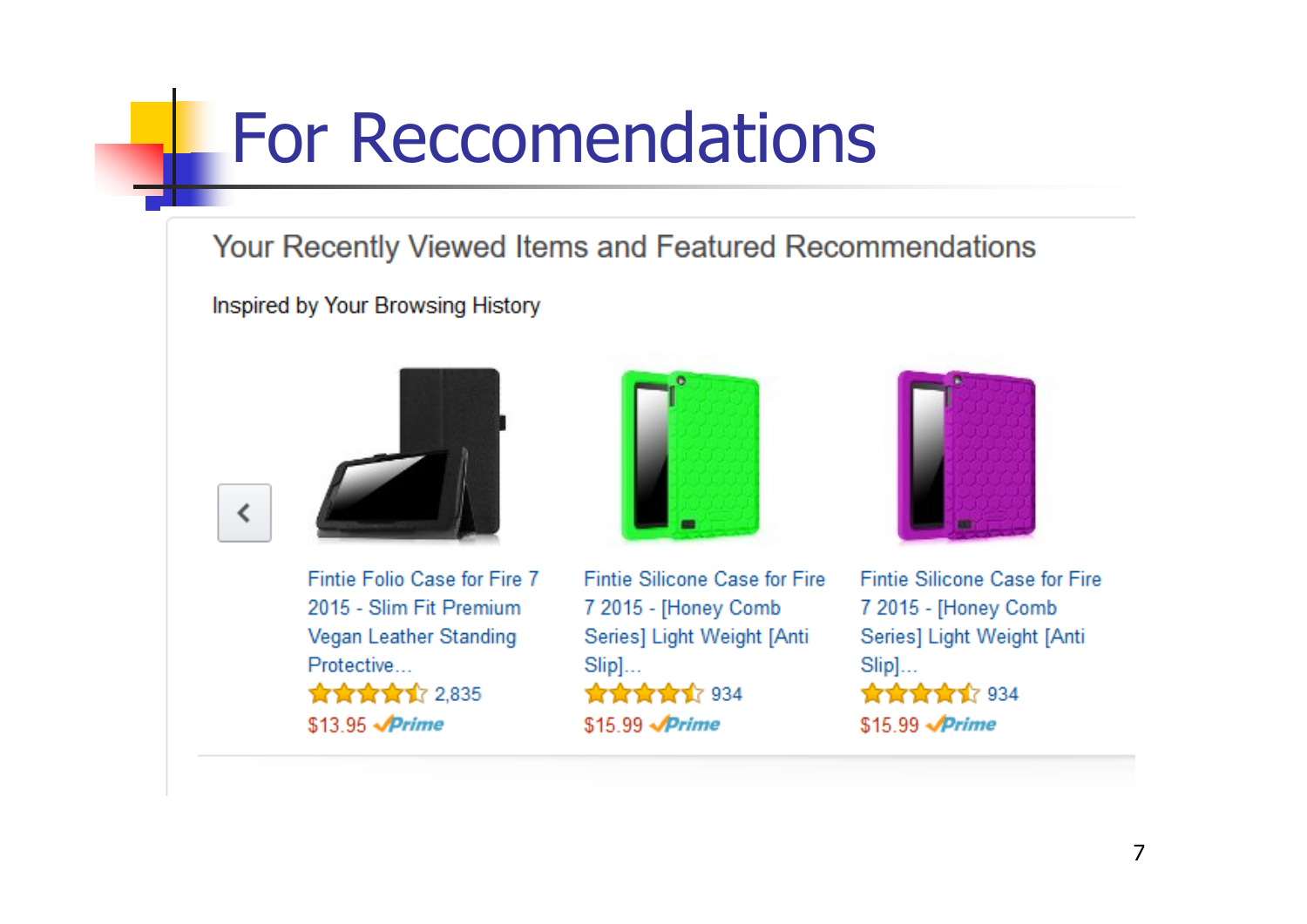## A Simple Example

Set of all items:  $X = \{A, B, C, D, E, F\}$ 

| <b>Transaction ID</b> | <b>Item Sets</b> |
|-----------------------|------------------|
|                       |                  |
| 3256                  | ${A, C, D}$      |
| 3257                  | $\{B, C, E\}$    |
| 3258                  | ${A, B, C, E}$   |
| 3259                  | ${A, B, E, F}$   |
|                       |                  |

**I** "Items A and C might be bought together."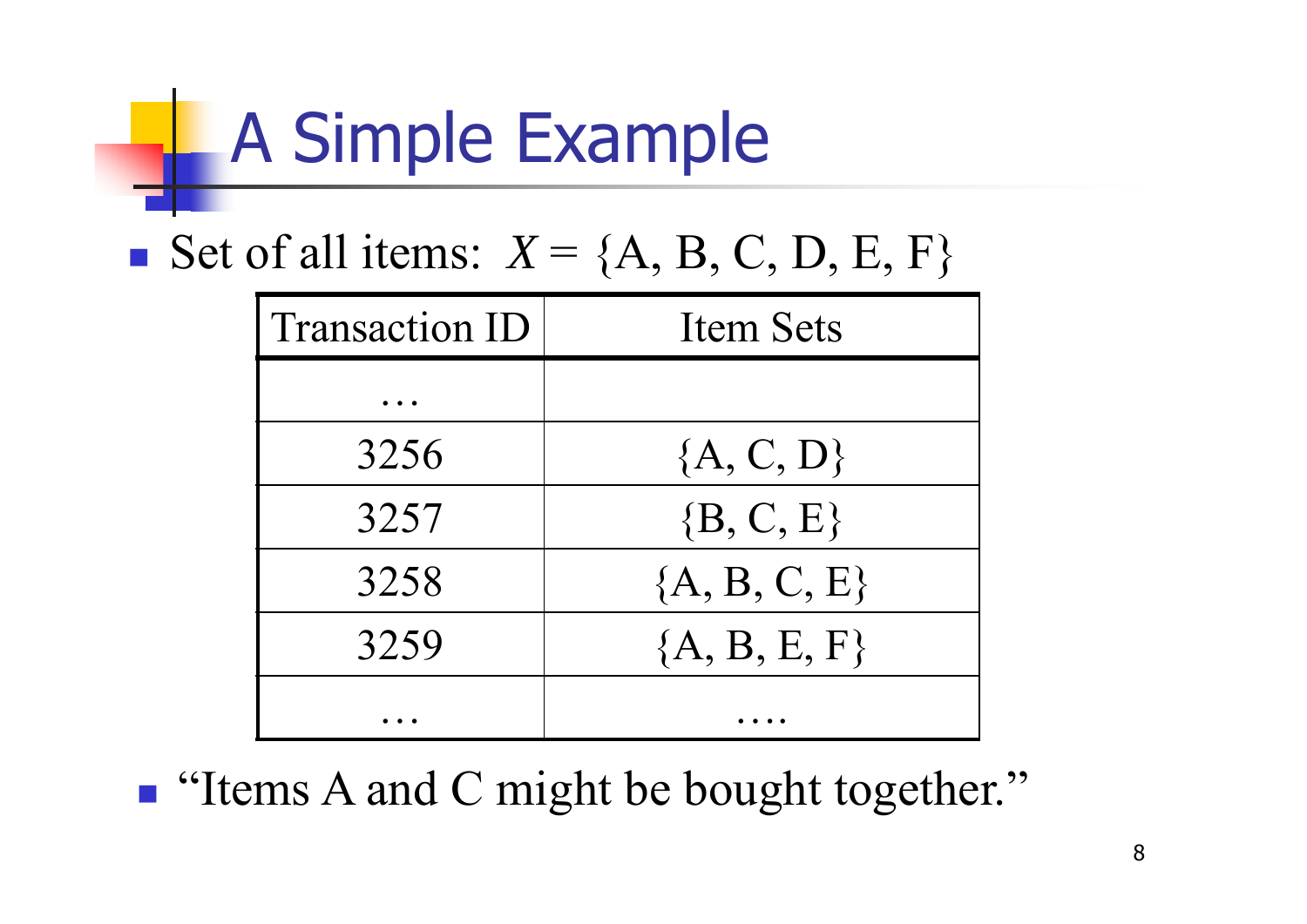### Bit-vector Representation

**Every transaction can be represented as a bit**vector of *n* dimension, where  $n = |X|$ .

| ID                                                                       | B | $\mathcal{C}$ | D                 | E | $\mathbf F$ |
|--------------------------------------------------------------------------|---|---------------|-------------------|---|-------------|
| $\bullet\quad\bullet\quad\bullet$                                        |   |               |                   |   |             |
| 3256                                                                     |   |               |                   |   |             |
| 3257                                                                     |   |               | $\left( \right)$  |   |             |
| 3258                                                                     |   |               | $\mathbf{\Omega}$ |   |             |
| 3259                                                                     |   |               |                   |   |             |
| $\bullet\hspace{0.4mm}\bullet\hspace{0.4mm}\bullet\hspace{0.4mm}\bullet$ |   |               |                   |   |             |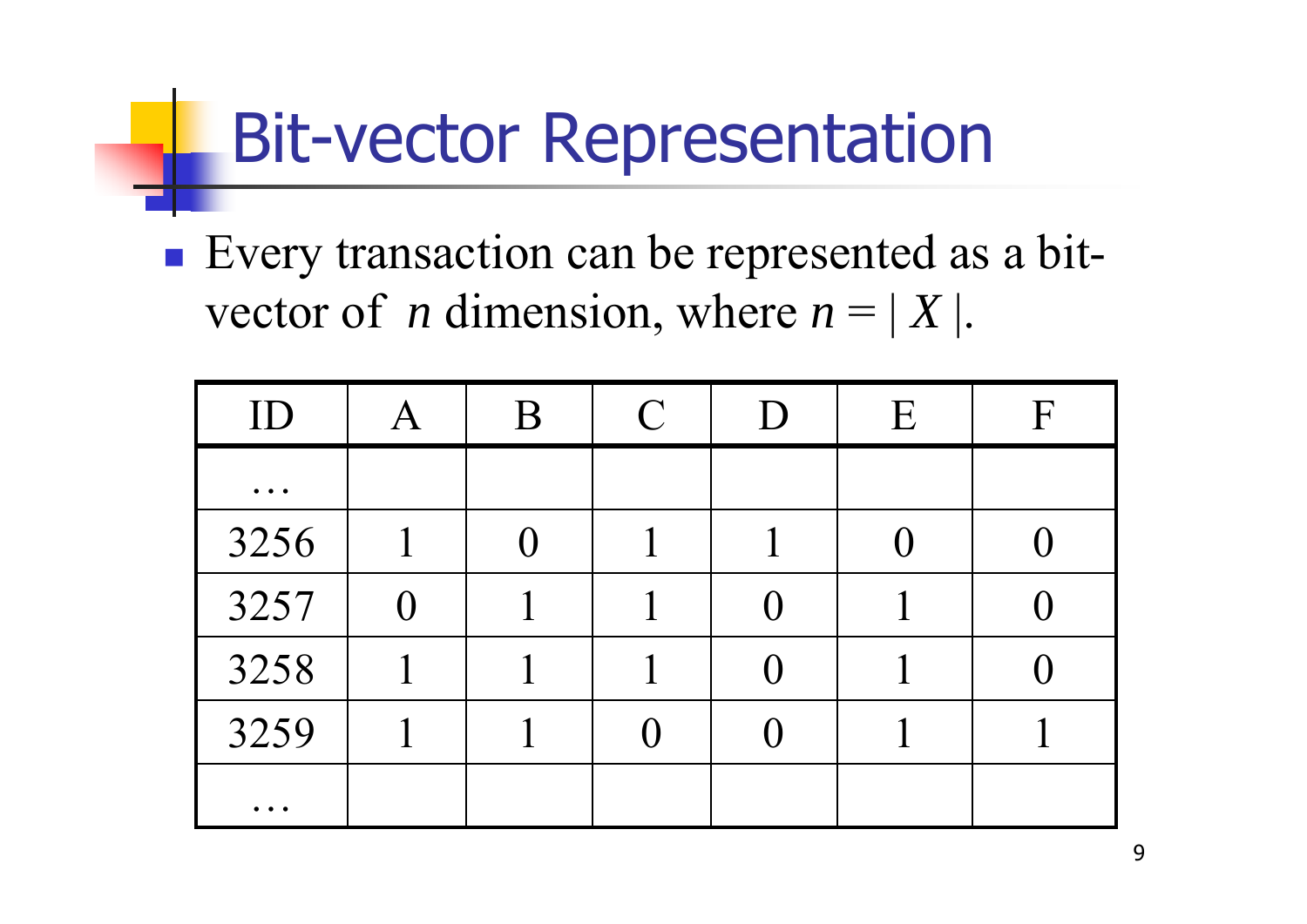## Bag of Words

Ŧ Let  $X = \{A_1, A_2, \ldots, A_k\}$  be a finite set of words. T. For a sentence *s*, we define  $T(s) = (x_1, x_2, \ldots, x_k)$  where  $x_i = 1$  if word  $A_i$  appears in *s*  $= 0$  o.w.

for  $i = 1, 2, ..., n$ 

#### Example

*W* =(arithmetic, book, compute, paper, suppose, square, symbol, write)

- s<sub>1</sub>: Computing is normally done by writing certain symbols on paper.
- $s<sub>2</sub>$ : We may suppose this paper is divided into squares like a child's arithmetic book.

$$
T(s1) = (0, 0, 1, 1, 0, 0, 1, 1)
$$
  
\n
$$
T(s2) = (1, 1, 0, 1, 1, 1, 0, 0)
$$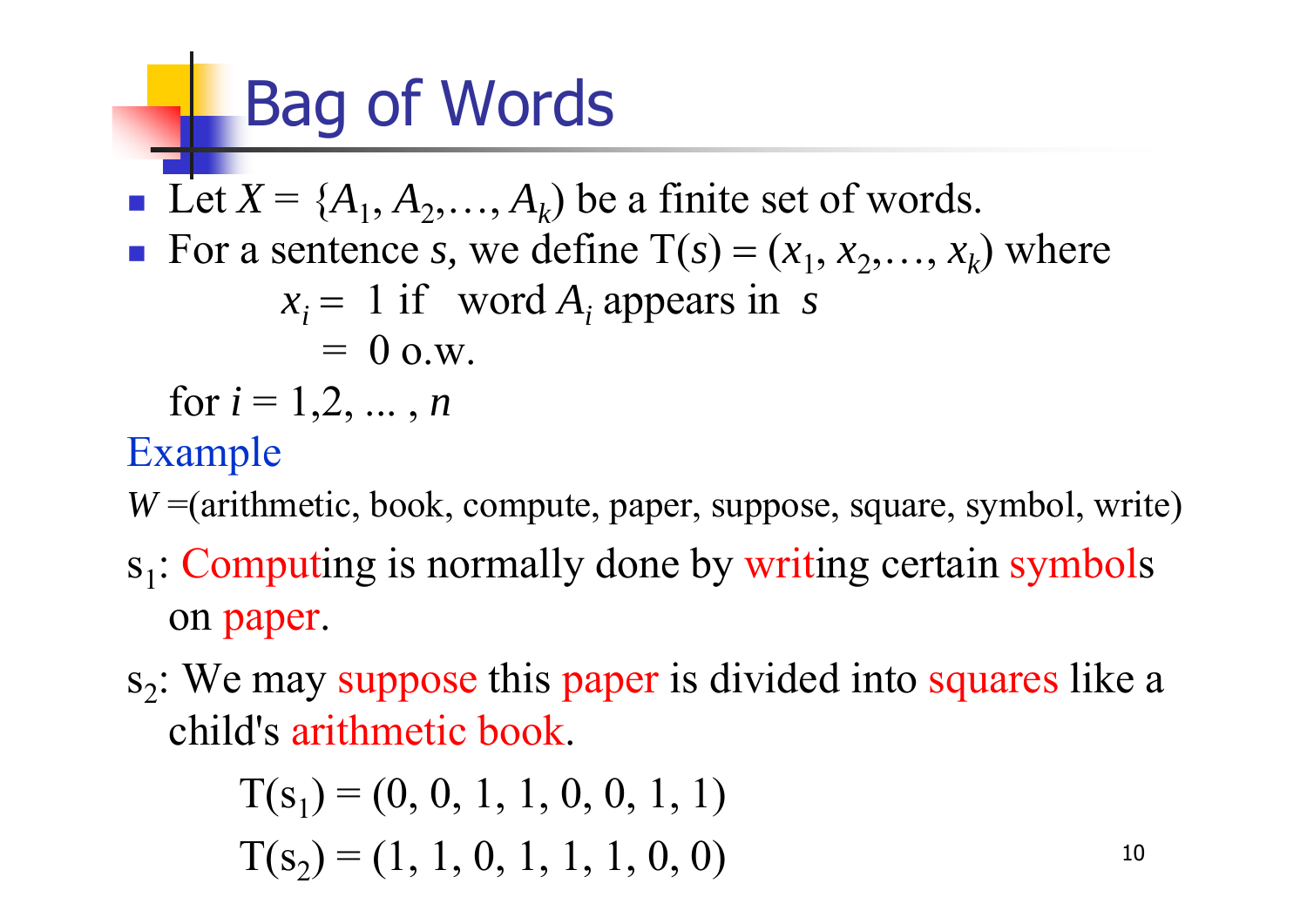F Alan Turing: On Computable Numbers, with an Application to the Entscheidungsproblem: A correction". Proceedings of the London Mathematical Society 43: pp. 544–6. 1937. doi:10.1112/plms/s2- 43.6.544

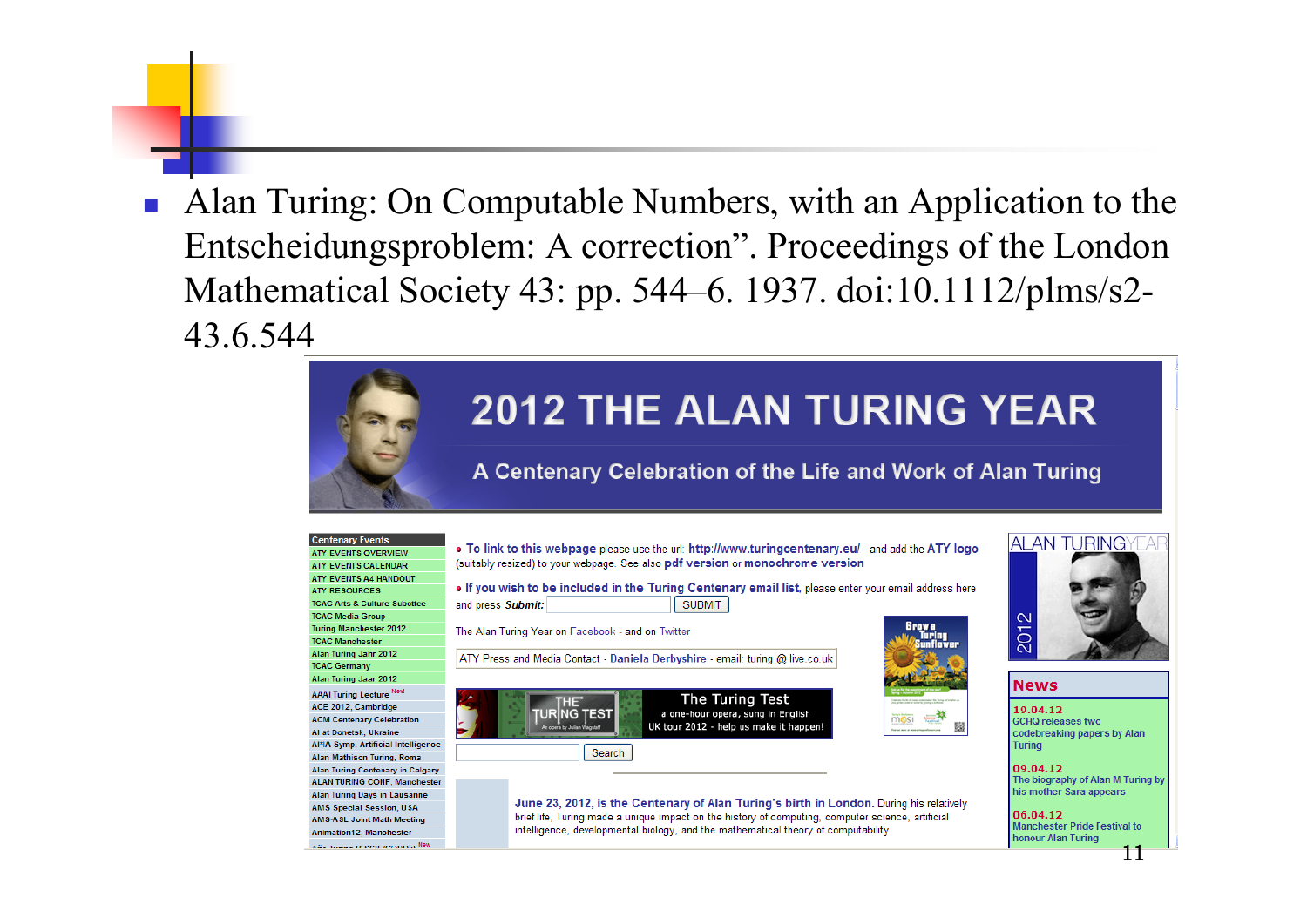### Mathematical Definitions

**Assuming a finite set of all items as attributes** 

$$
X = \{A_1, A_2, ..., A_n\}
$$

- A transaction is a pair  $t = (i, T)$  of an identifier  $i \in \mathbb{N}$  and a finite set of items  $T \in X$
- A transaction database *D* is a finite set of transactions in which no pair of transactions have a same identifier, that is,

 $t = (i, T) \in D$  and  $s = (j, S) \in D$  imply  $i \neq j$ .

- A pattern is a finite set of items.
	- **Transactions are for training data patterns are rules.**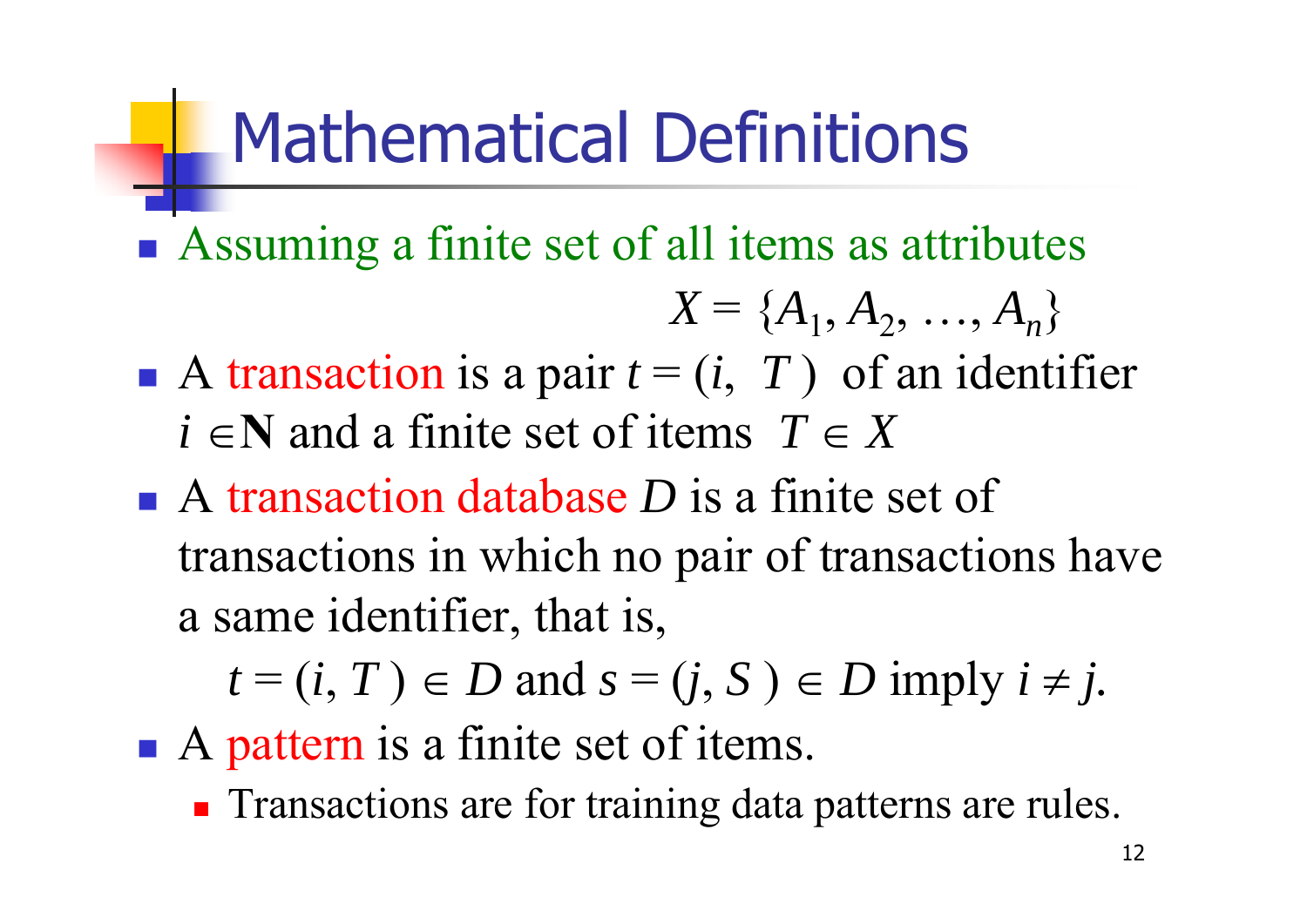## Mathematical Definitions (2)

- For a pattern P and a transaction  $t = (i, T)$ , we say *t* satisfies P (or P matches *t*) iff  $P \subset T$ .  $\blacksquare$  Let  $D(P) = \{ t \mid P \text{ matches } t \}.$
- ■ The support of P in a transaction database *D* is defined as  $supp(P) = |D(P)| / |D|$ .
	- **The support is also called the relative frequency.**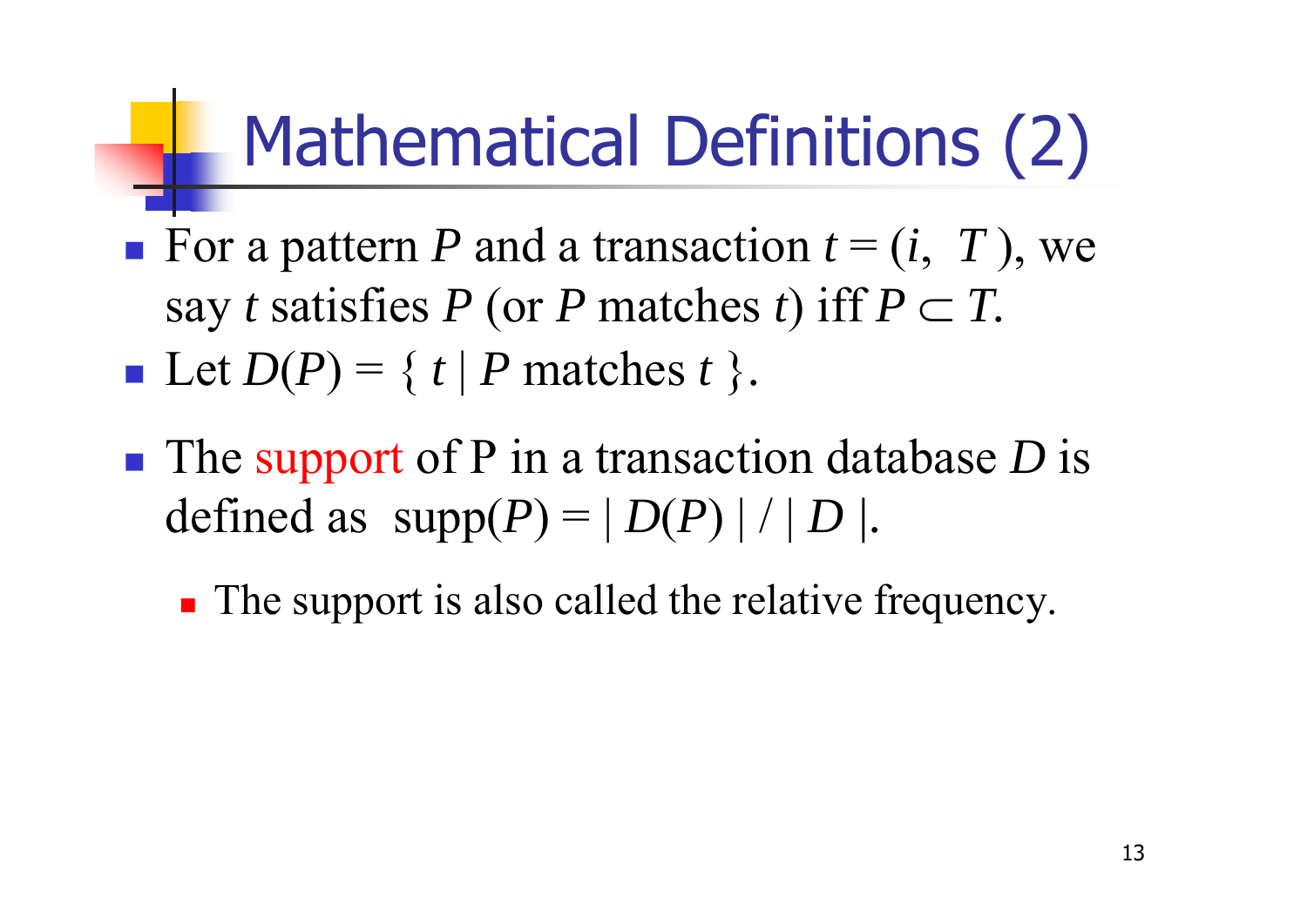## Definition of Learning Task

Assuming a set of items *X*

■ For a given transaction database *D* and a minimal support (threshold)  $\sigma$  s.t.  $0 \le \sigma \le 1$ , enumerate all patterns P s.t.  $supp(P) \geq \sigma$ .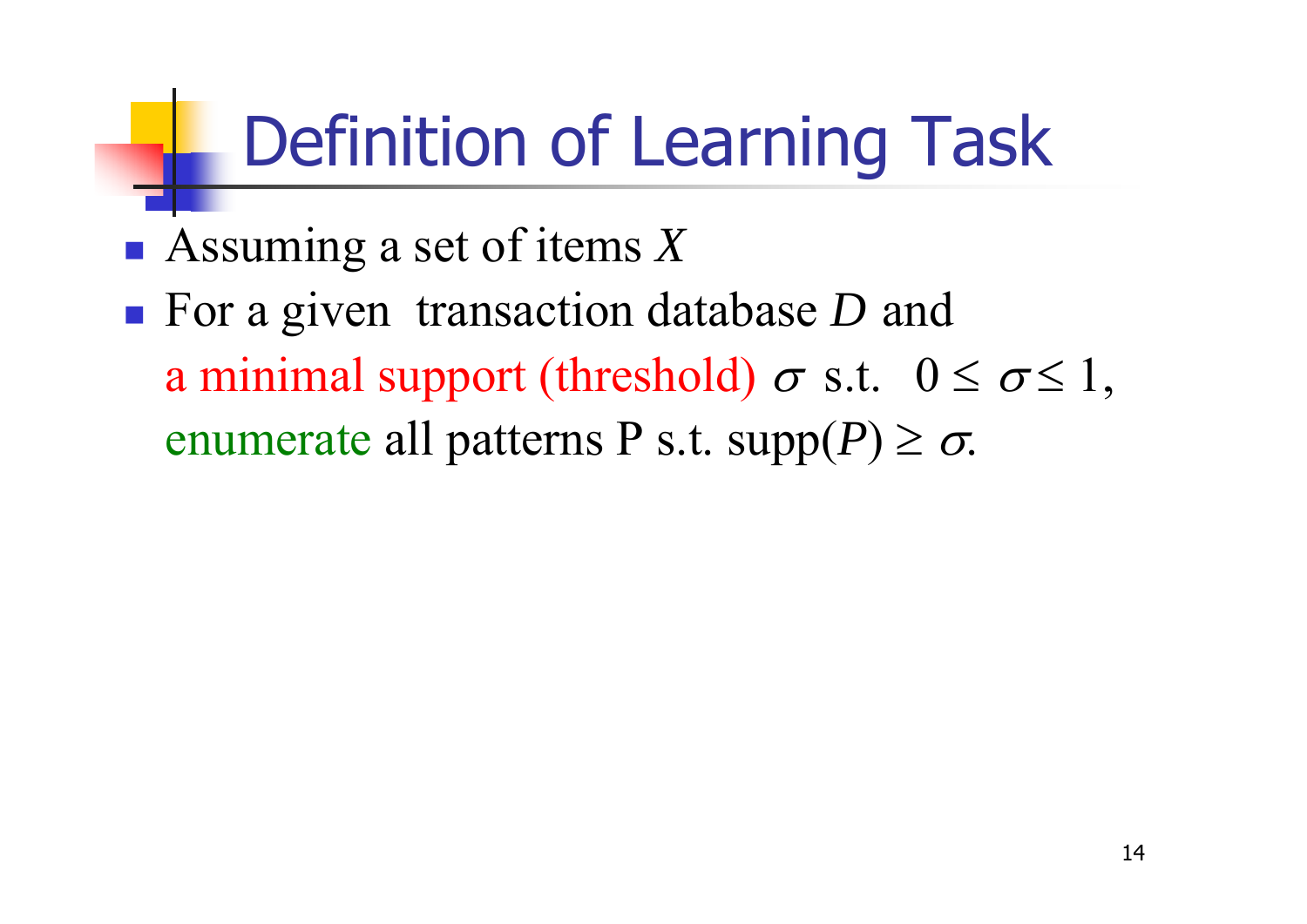# **A Very Simple Example**

| ID | B | $\mathcal{C}$ | D | E | $\boldsymbol{\mathsf{F}}$ |
|----|---|---------------|---|---|---------------------------|
|    |   |               |   |   |                           |
|    |   |               |   |   |                           |
|    |   |               |   |   |                           |
|    |   |               |   |   |                           |

 $supp({A})=supp({B})=supp({C})=supp({E})=0.75$ ,  $supp({D})=supp({F})=0.25$ supp( ${A, B}$ )=supp( ${A, C}$ )=0.5, supp( ${A, D}$ )=0.25,...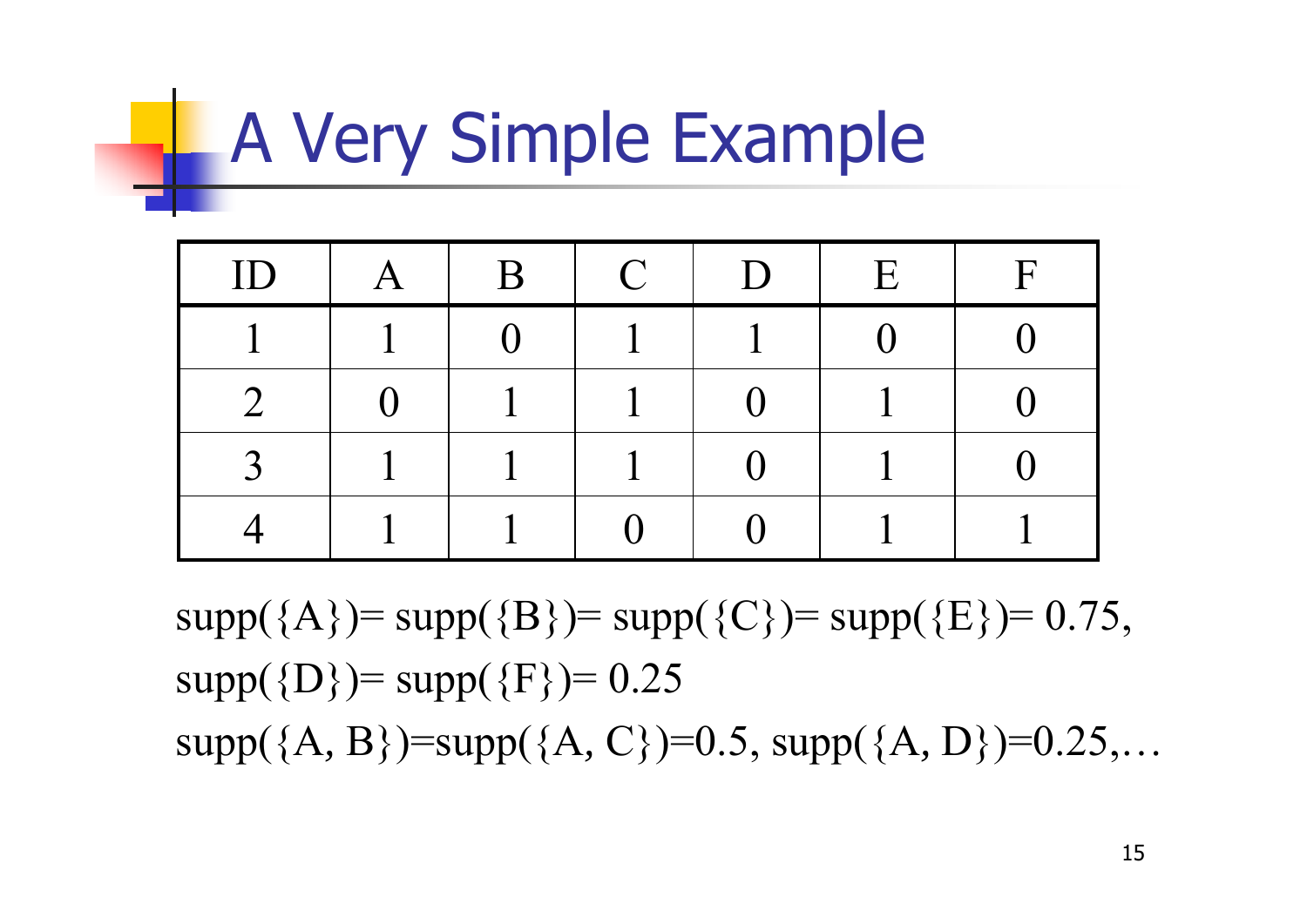

### **THE A-PRIORI ALGORITHM**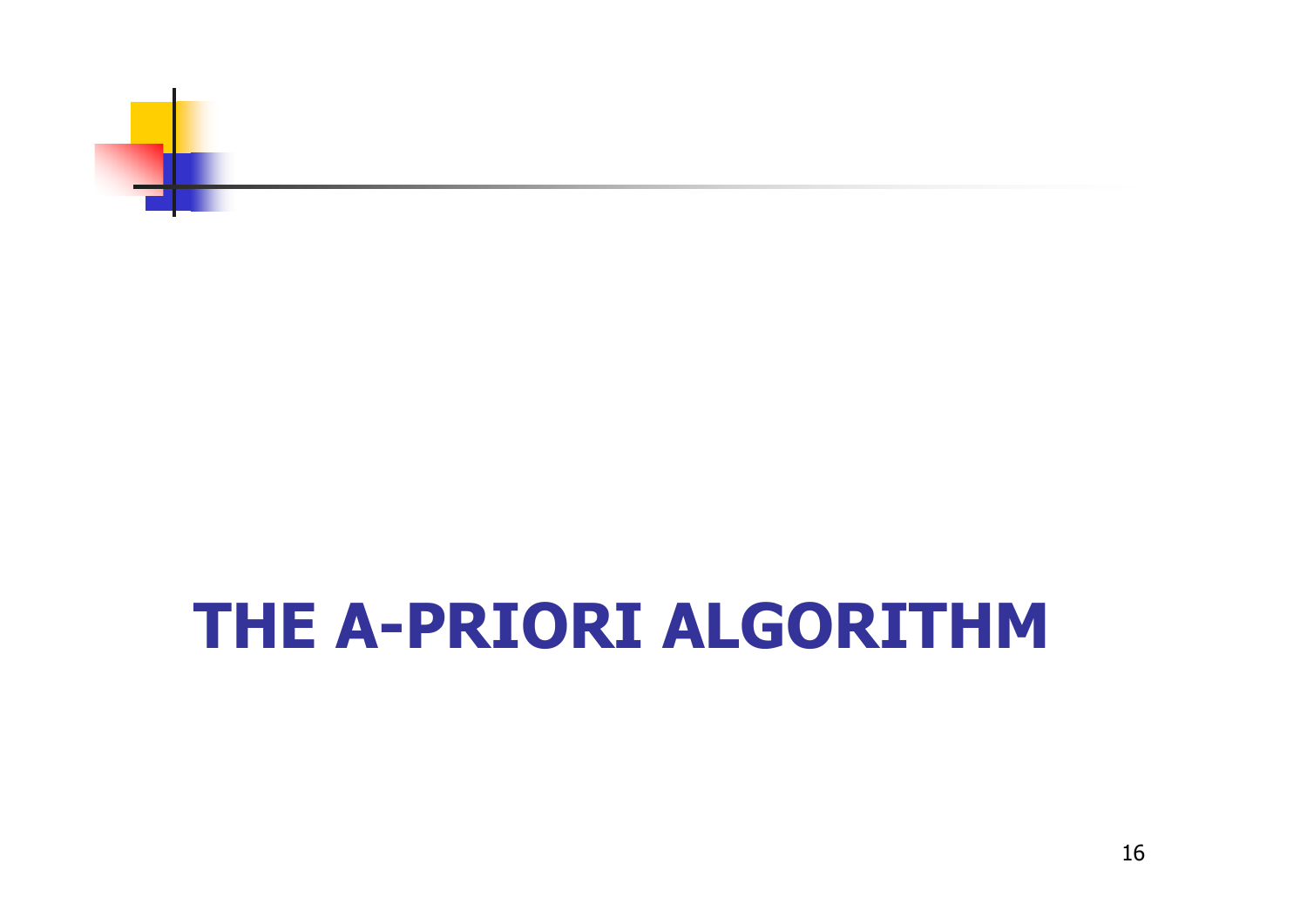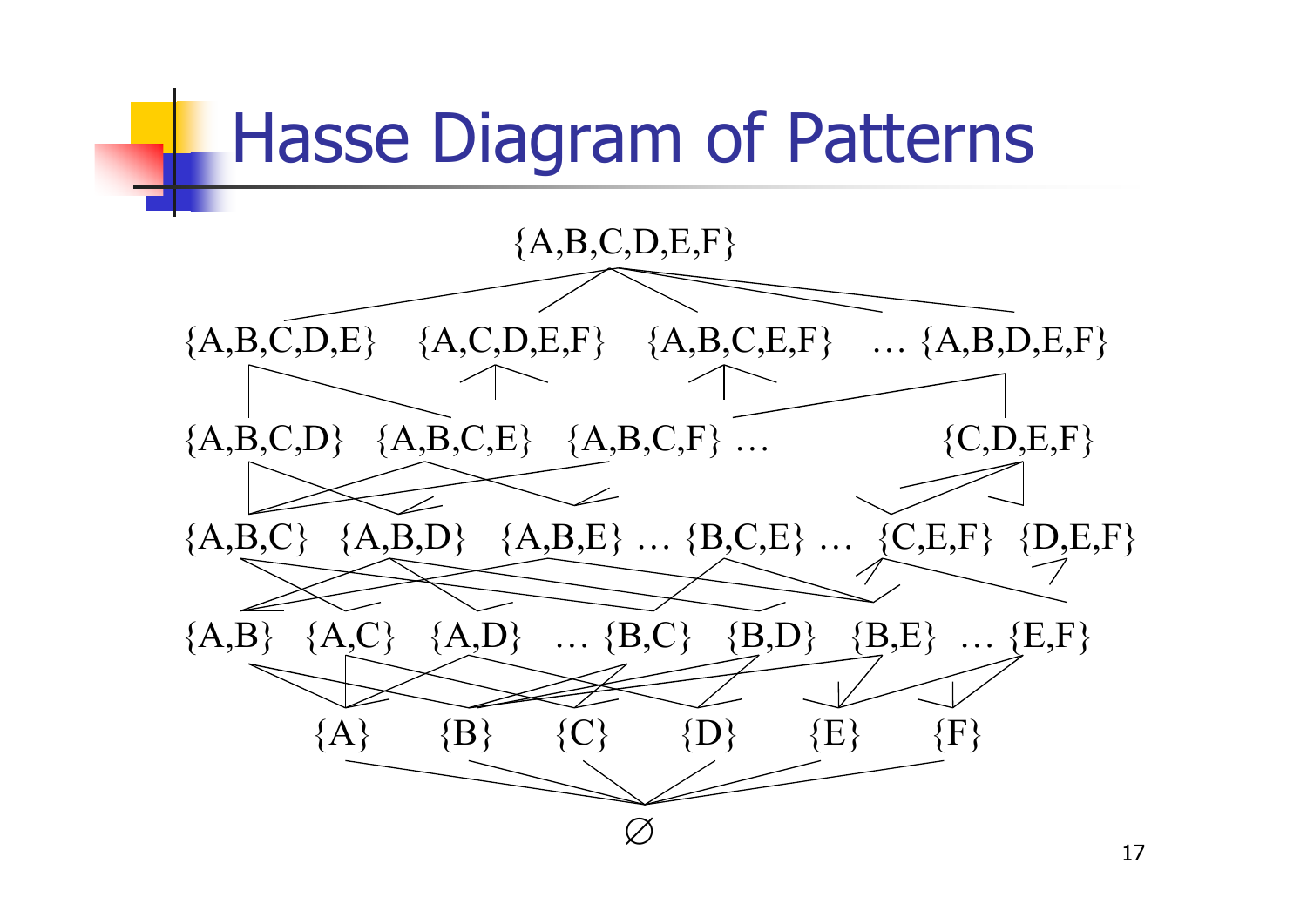### Monotonicity of the Support

Lemma For two patterns *P* and *Q*,

 $P \subseteq Q \implies \text{supp}(P) \geq \text{supp}(Q)$ 

| ID | A | B | $\mathcal{C}$ | D | E | $\mathbf F$ |
|----|---|---|---------------|---|---|-------------|
|    |   |   |               |   |   |             |
|    |   |   |               |   |   |             |
|    |   |   |               |   |   |             |
|    |   |   |               |   |   |             |

supp({A})=0.75 supp({A *,* B} )=0.25 supp({B})=0.5≥ supp({A, B})=0.25  $supp(\{A\})=0.75 \geq supp(\{A, C\})=0.5$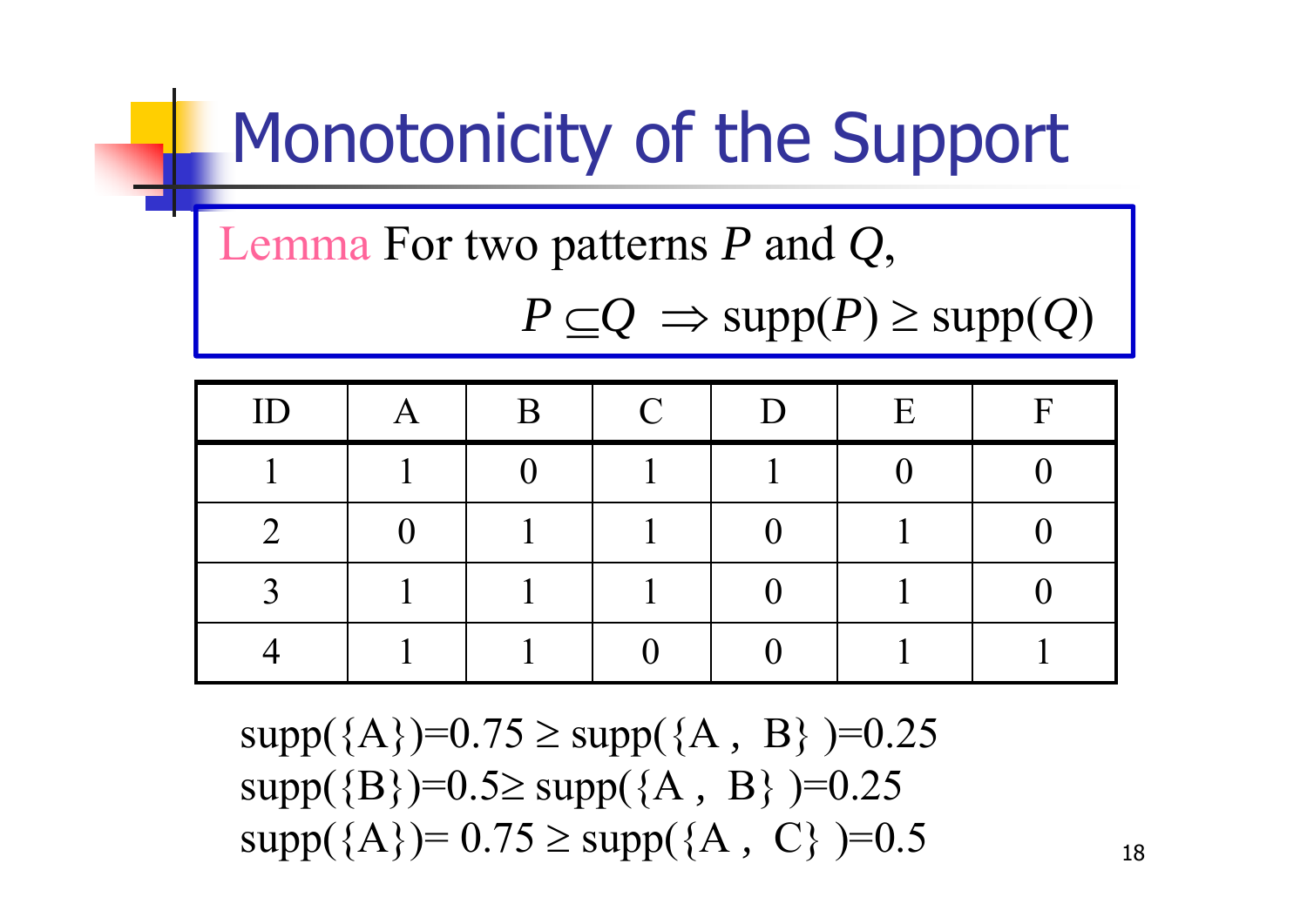### **A Propri Algorithm** [Agrawal et al. 93]

\n- 1. Let 
$$
k = 1
$$
.
\n- 2. Let  $C_1 = \{ \{A\} \mid A \in X \}$ .
\n- 3. Let  $L_k = \{ P \in C_k \mid \text{supp}(P) \geq \sigma \}$ .
\n- 4. If  $L_k = \emptyset$  then halt, otherwise. Let  $C_{k+1} = \{ P \cup Q \mid P \in L_k, Q \in L_k, |P \cup Q| = k+1, \text{ but } P \cup Q \text{ does not subsumes any } R \in C_i - L_i \, (i \leq k) \}$ .
\n

Increment *k.*

Repeat Step 4.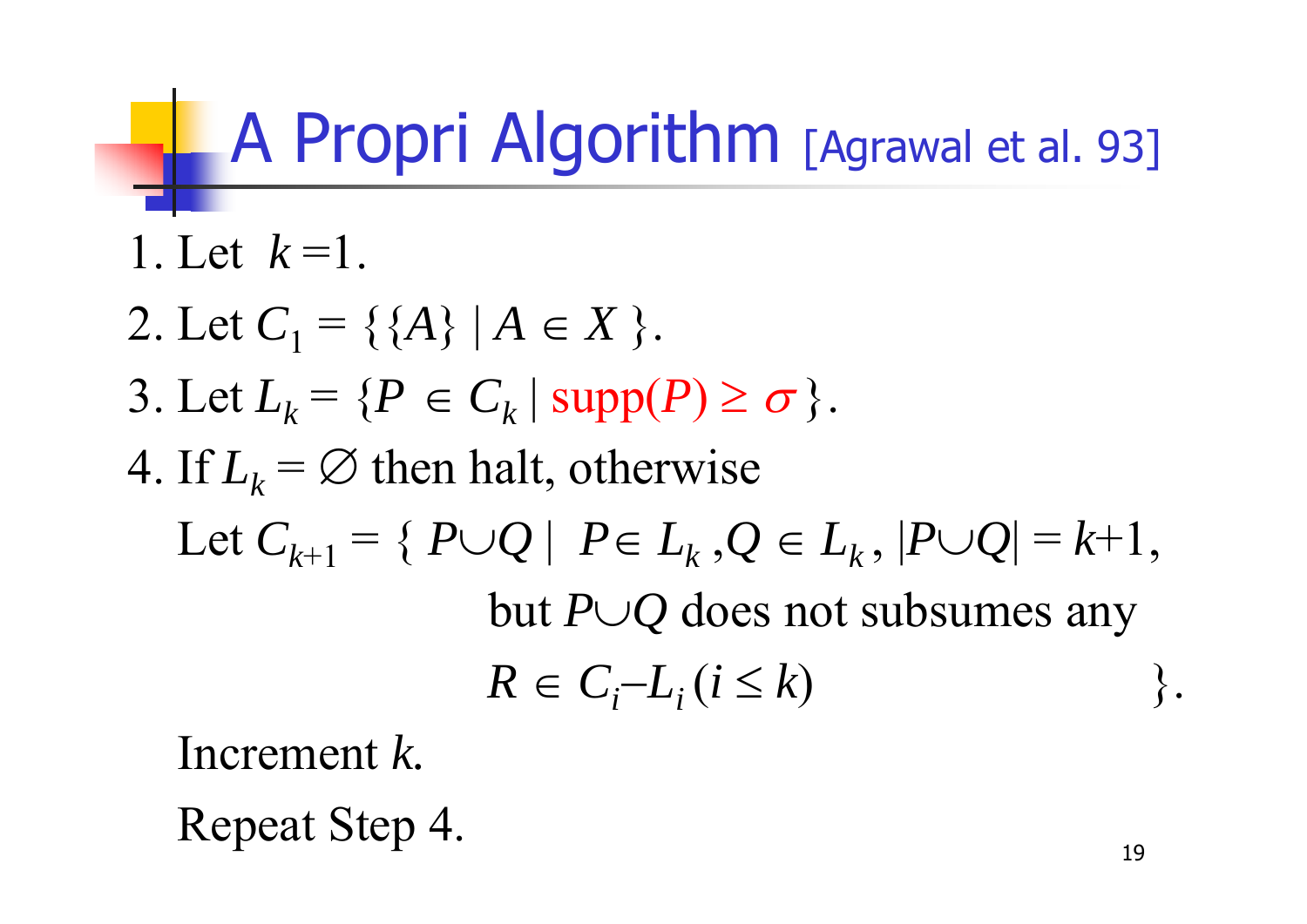### An Example of Run(1)

| ID             | A | B              | $\mathbf C$ | D            | E        | $\mathbf{F}$ |
|----------------|---|----------------|-------------|--------------|----------|--------------|
|                |   | $\overline{0}$ |             |              | $\Omega$ | [ ]          |
| $\overline{2}$ | 0 |                |             | 0            |          | [ ]          |
| $\mathbf{R}$   |   |                |             | $\mathcal O$ |          | [ ]          |
|                |   |                | ( )         | ( )          |          |              |

$$
\sigma\!=\!0.5
$$

 $C_1$  = {{A}, {B}, ..., {F}}  $L_1$  = {{A},{B},{C},{E}}  $C_2$  = {{A, B}, {A, C},  ${A, E}, {B, C},$  ${B, E}, {C, E}$ 

 $L_2 = \{ \{A, B\}, \{A, C\},\$  ${A, E}, {B, C},$  ${B, E}, {C, E}$  $C_3$  = {{A,B,C}, {A,B,E}  ${B, C, E}$ 

 $L_3$  = {{A,B,E},{B,C,E}}} 20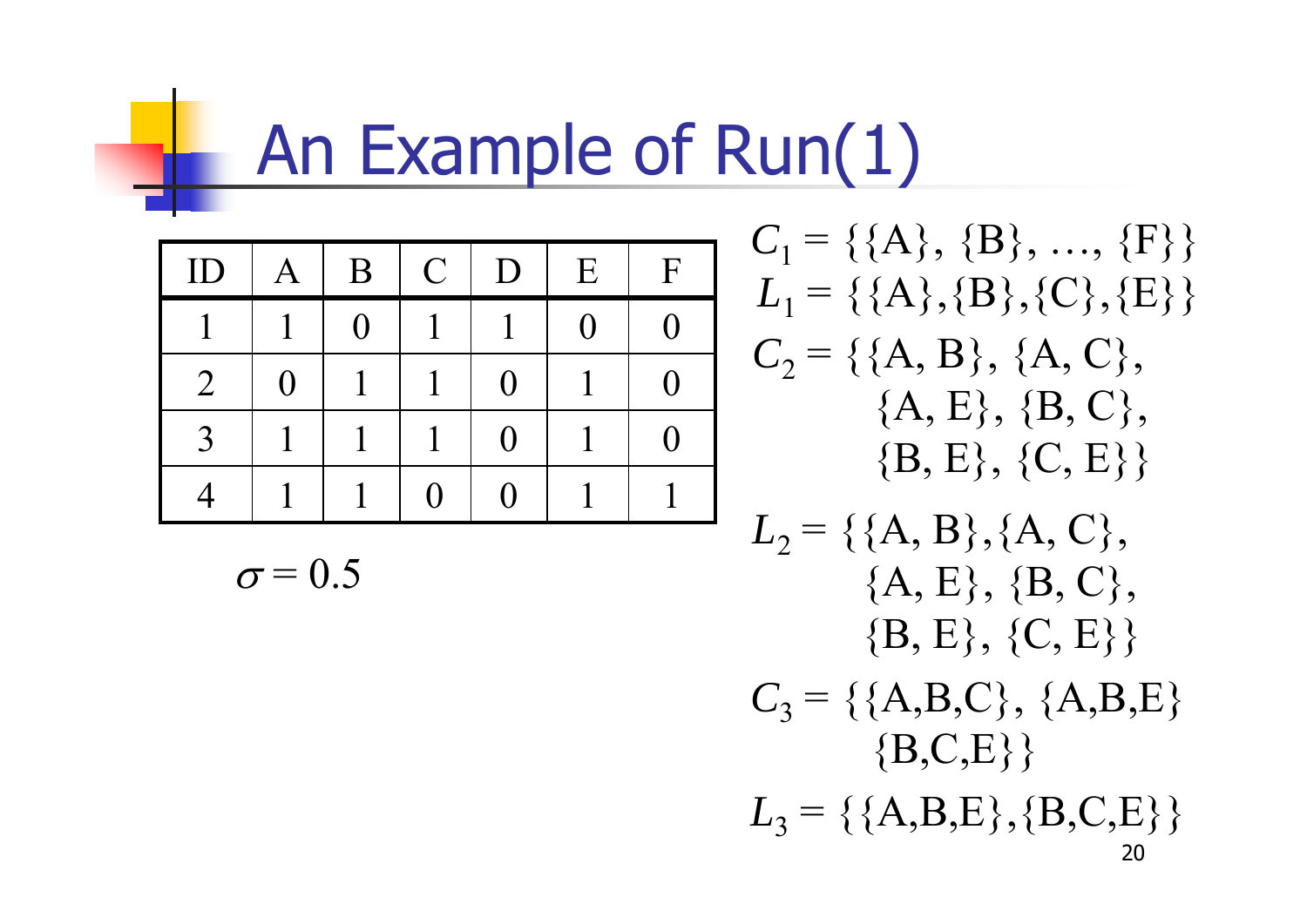### An Example of Run (2)

| ID             | $\bm{\mathsf{A}}$ | B        | $\mathcal{C}$ | D | E | $\mathbf{F}$ |
|----------------|-------------------|----------|---------------|---|---|--------------|
|                |                   | $\Omega$ |               |   | 0 |              |
| $\overline{2}$ | O                 |          |               | 0 |   |              |
| $\mathbf 3$    |                   |          |               | O |   |              |
|                | 0                 |          | 0             |   |   |              |

 $C_1$  = {{A}, {B}, ..., {F}}  $L_1$  = {{A},{B},{C},{E}}

 $C_2 = \{ \{A, B\}, \{A, C\}, \}$  $\{A, E\}, \{B, C\},$  $\{ {\rm B}, {\rm E}\}, \, \{ {\rm C}, {\rm E}\} \}$ 

$$
\sigma\!=\!0.5
$$

 $L_2$  = {{A, C}, {B, C},  ${B, E}, {C, E}$  $C_3 = \{ \{ \overline{A}, \overline{B}, \overline{C} \}, \{ \overline{A}, \overline{B}, \overline{E} \}$  ${B, C, E}$  $L_3 = {B, C, E}$ 21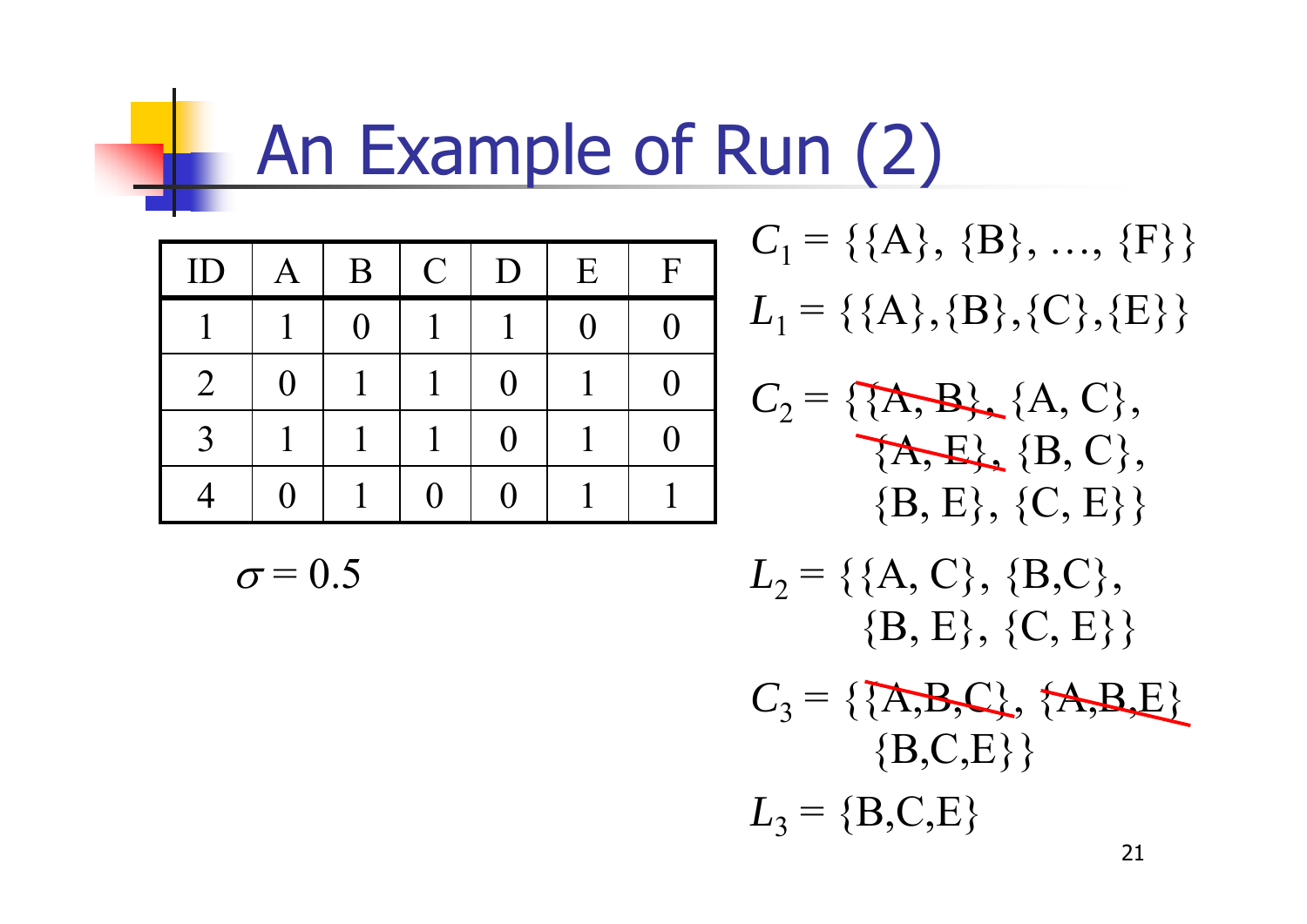## **An Example of Run(3)**

| ID             | $\bm{A}$ | B | $\mathbf C$     | D                | E   | F        |
|----------------|----------|---|-----------------|------------------|-----|----------|
|                |          |   | $\left(\right)$ |                  | ( ) | ( )      |
| $\overline{2}$ | $\Omega$ |   |                 | $\left( \right)$ |     | $\Omega$ |
| $\mathcal{R}$  |          |   |                 | ( )              |     |          |
|                | $\Omega$ |   | ( )             | ( )              |     |          |

$$
\sigma = 0.5
$$

**The Second Second** 

$$
C_1 = \{ \{A\}, \{B\}, ..., \{F\} \}
$$

 $L_1$  = {{A},{B},{C},{E}}

C<sub>2</sub> = {
$$
\{A, B\}
$$
,  $\{A, C\}$ ,  
\nA, E, {B, C},  
\nB, E, {C, E}}  
\nL<sub>2</sub> = { $\{A, B\}$ , {B, C},  
\nB, E}, {C, E},  
\nC<sub>3</sub> = { $\{A, B, C\}$ ,  $\{A, B, E\}$ ,  
\nA, C, E}, {B, C, E}  
\nL<sub>3</sub> = { $\{B, C, E\}$ }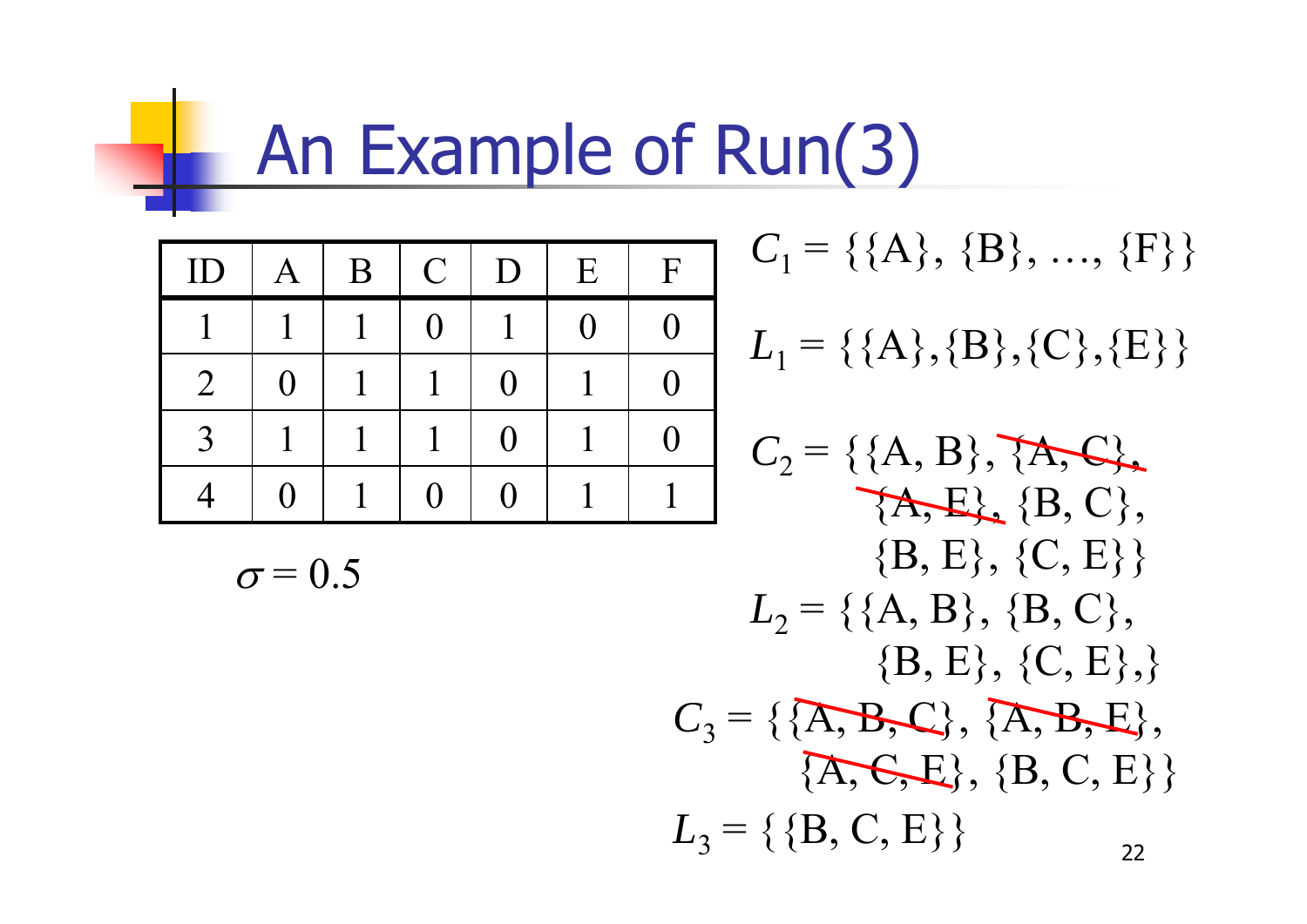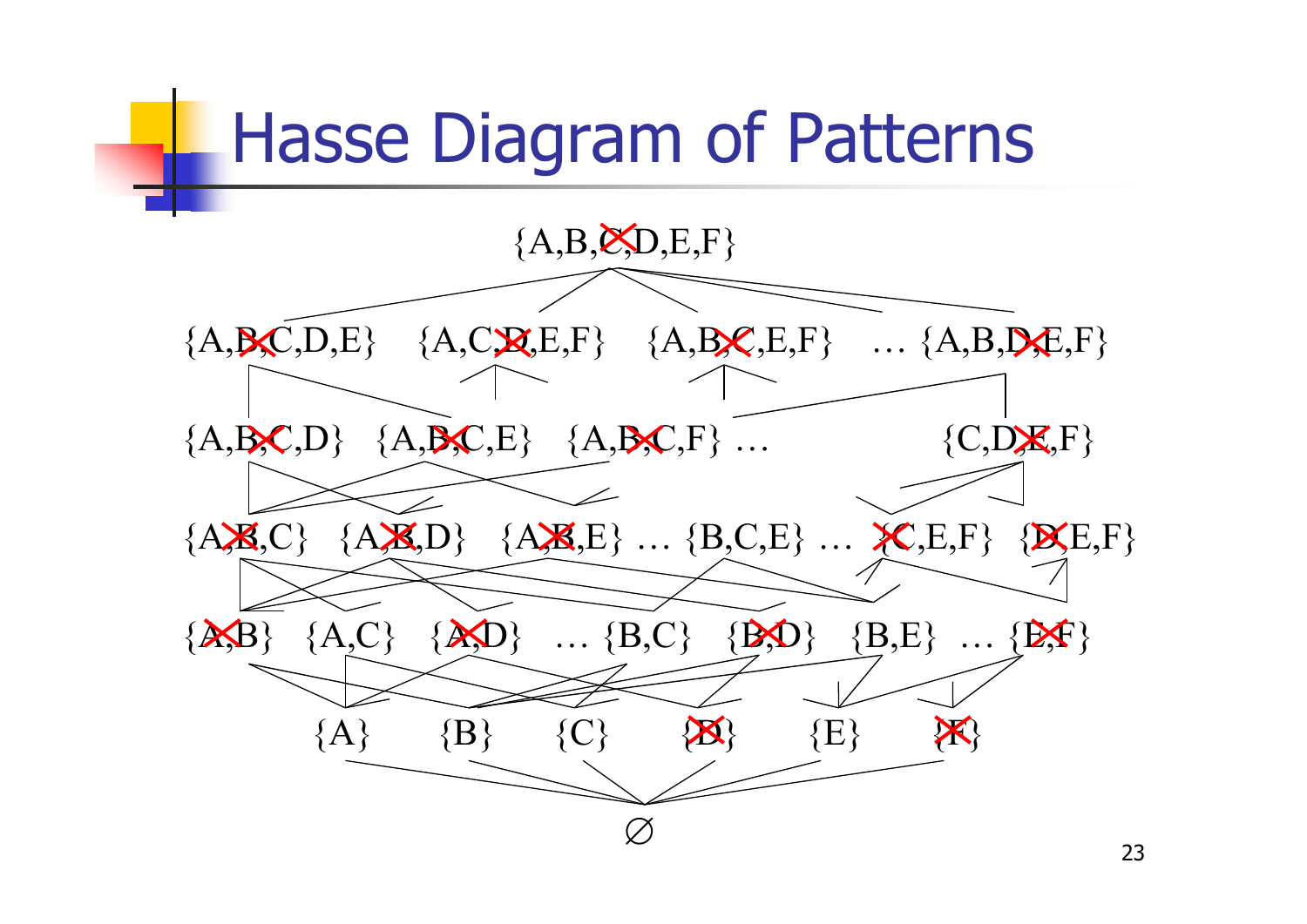

### **DEPTH-FIRST SEARCH**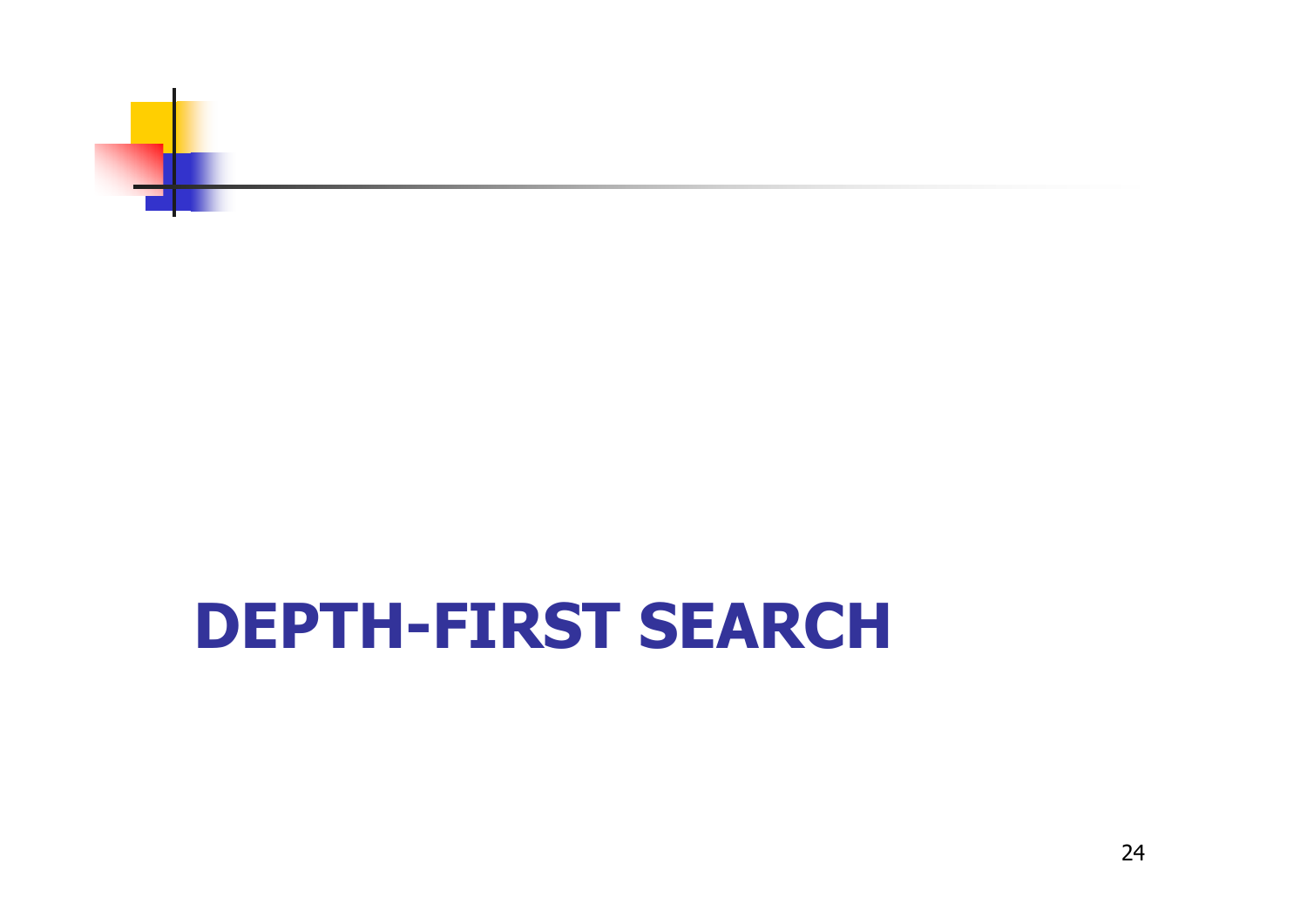### **A Propri Algorithm** [Agrawal et al. 93]

\n- 1. Let 
$$
k = 1
$$
.
\n- 2. Let  $C_1 = \{ \{A\} \mid A \in X \}$ .
\n- 3. Let  $L_k = \{ P \in C_k \mid \text{supp}(P) \geq \sigma \}$ .
\n- 4. If  $L_k = \emptyset$  then halt, otherwise. Let  $C_{k+1} = \{ P \cup Q \mid P \in L_k, Q \in L_k, |P \cup Q| = k+1, \text{ but } P \cup Q \text{ does not subsumes any } R \in C_i - L_i \ (i \leq k) \}$ .
\n

Increment *k.*

Repeat Step 4.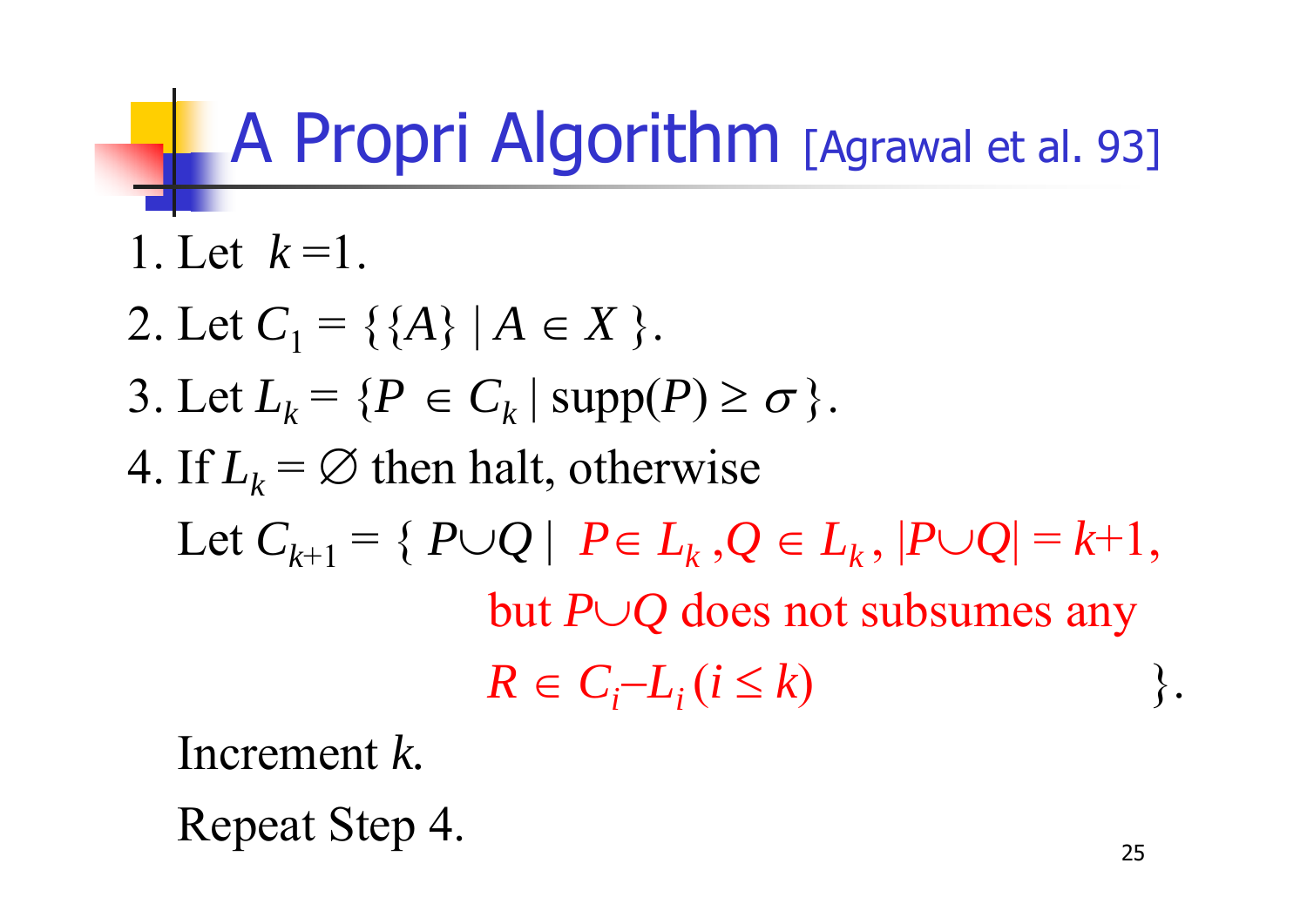### Depth-First Search Algorithm(1)

 Assuming a total ordering for the set *X* of items. Example :  $A > B > C > D > E > F$ 

Regarding (Implementing) every pattern  $P \in L_k$  as a list of items in which items are ordered in the descending order.



For two lists  $P = [P', A_i] \in L_k$  and  $Q = [P', A_j] \in L_k$  of descending order, the list [*P'*, *Ai*, *Aj*] does not subsume any  $R \in C_i - L_i$  ( $i \leq k$ ).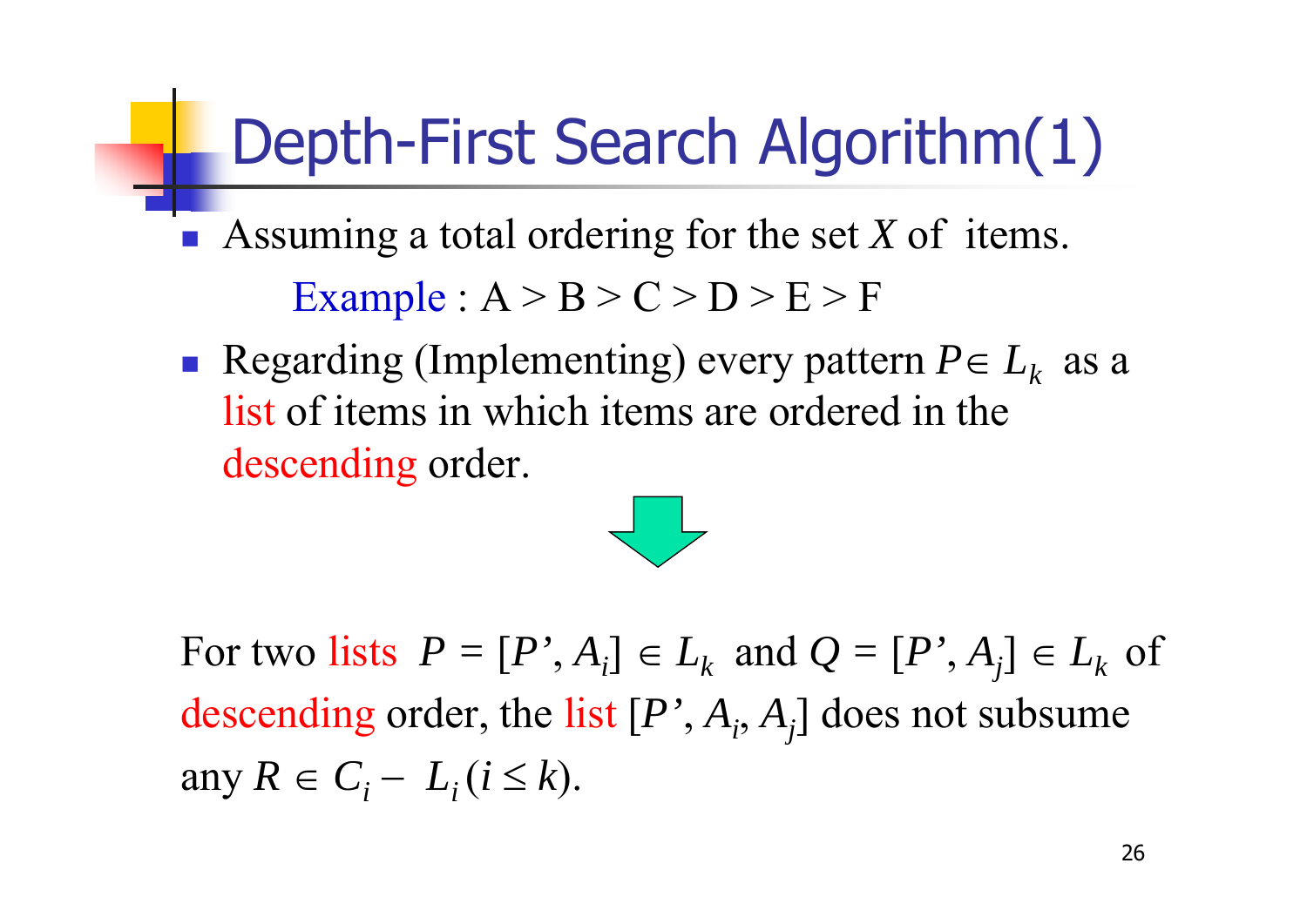### Depth-First Search Algorithm(2)

- A more simplified method is to let  $C_{k+1} = \{ [P, A_i, A_j] \mid [P, A_i] \in L_k \text{ and } A_i$  $>$   $A_j$   $\}$
- Instead of this version of  $C_{k+1}$  as it is, we can design a depth-first search algorothm.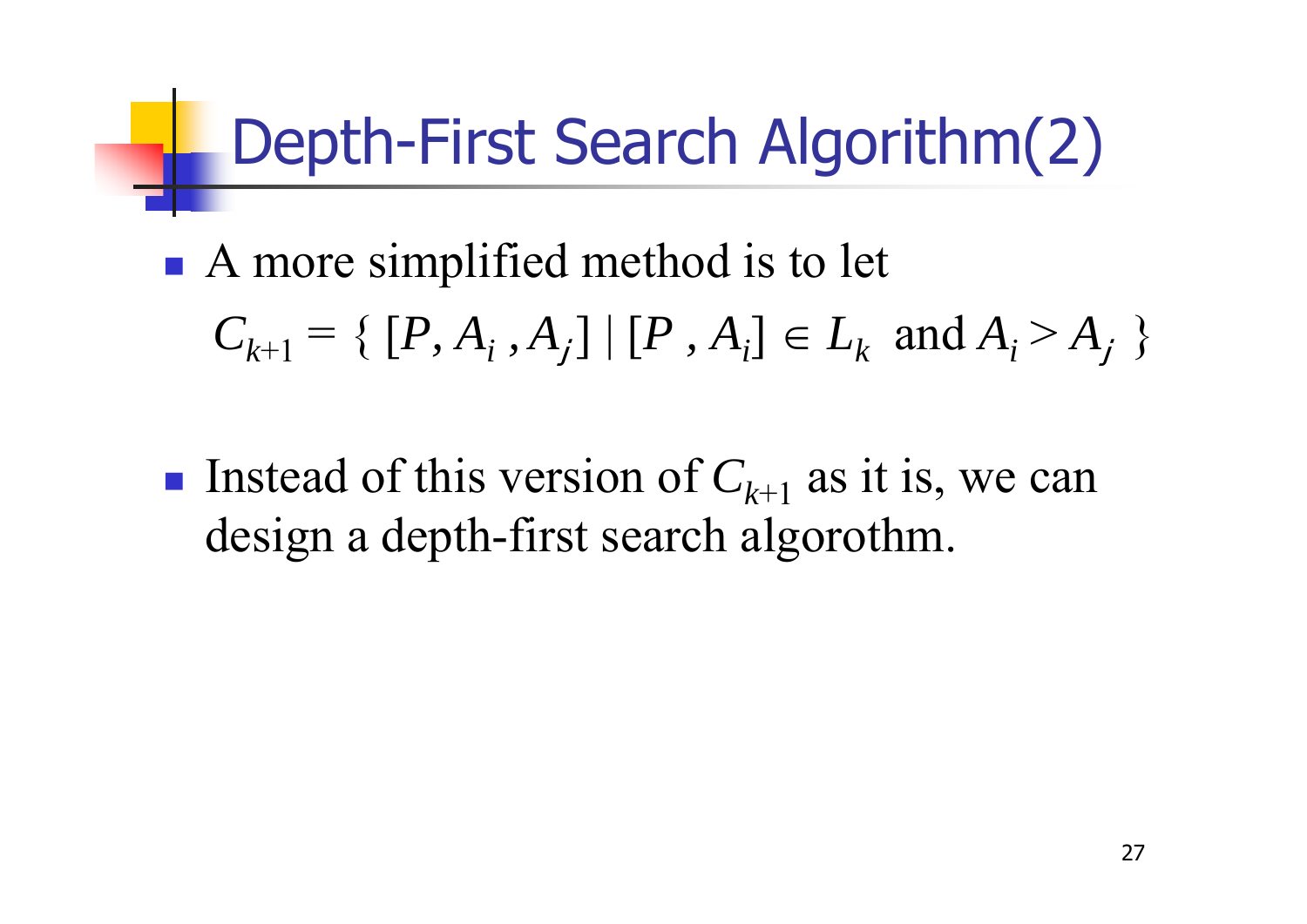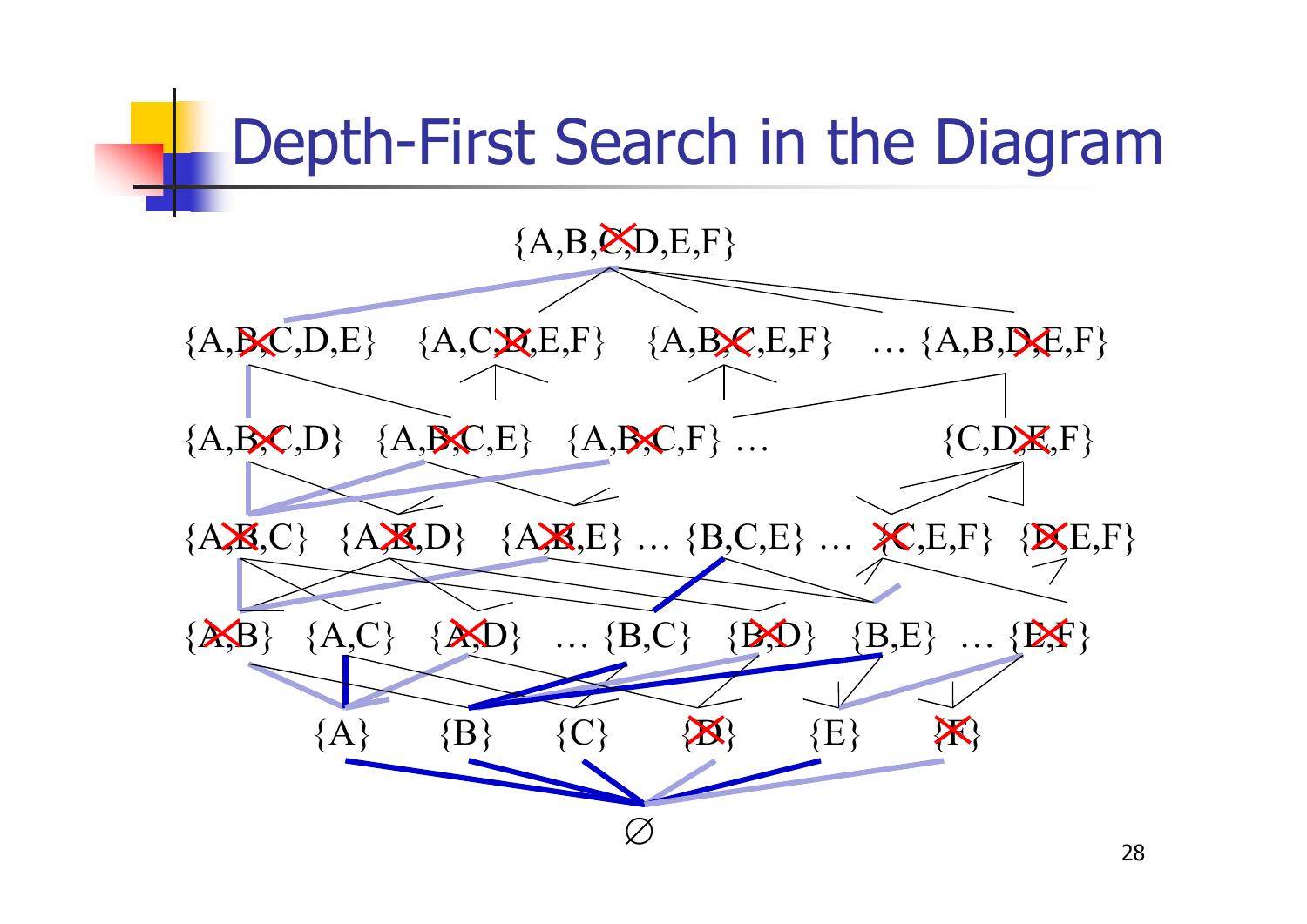

29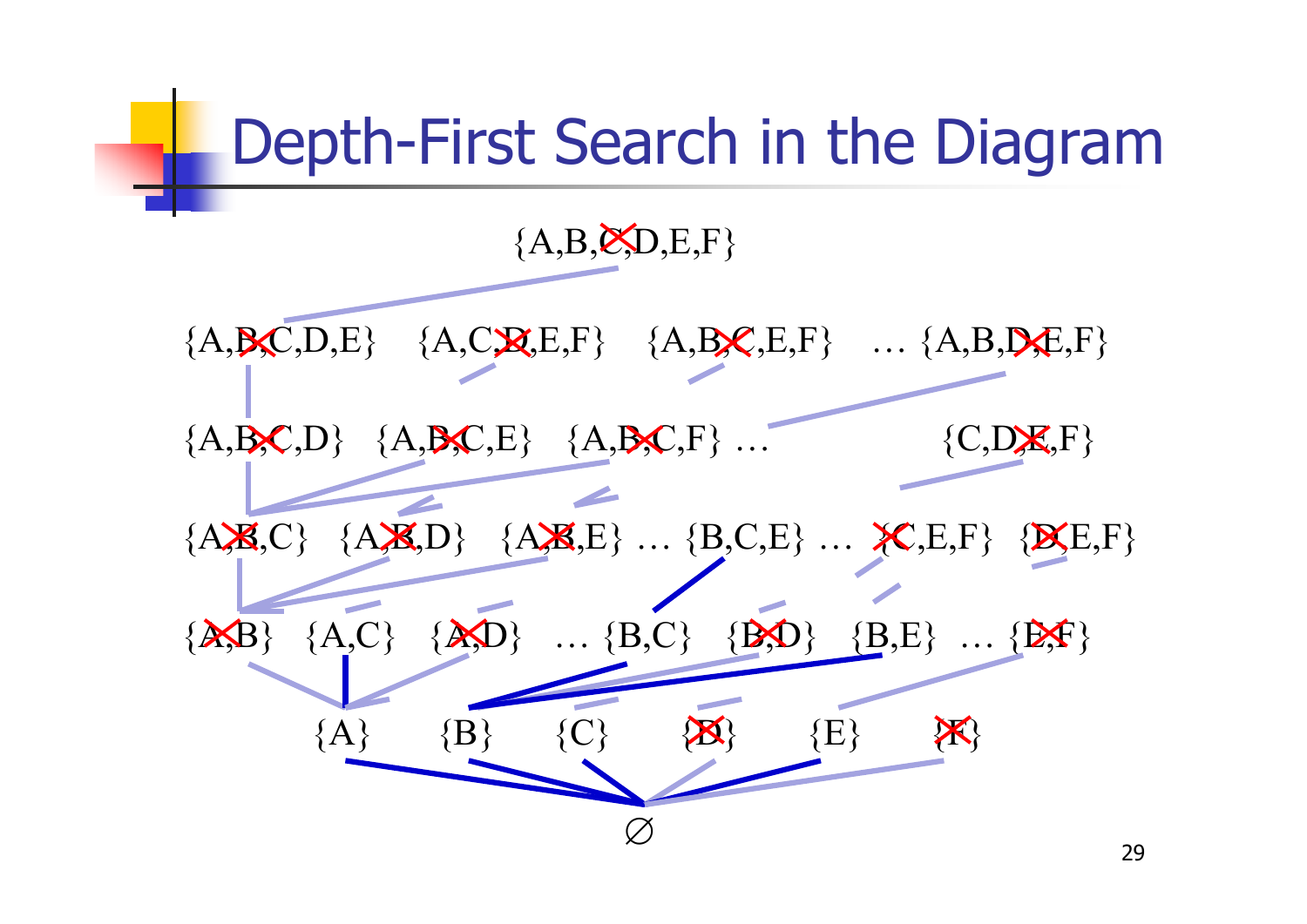### Maximal Patterns

- $\frac{1}{2}$  $\blacksquare$  A pattern *P* is maximal as the answer of the task if  $supp(P) \geq \sigma$  and no pattern Q s.t.  $Q \supset P$  satisfies  $\text{supp}(Q) \geq \sigma$ .
- $\frac{1}{2}$ **From the monotonicity of the support function,** every subset *S* of a maximal pattern *P* satisfies  $\mathrm{supp}(S)\geq\sigma.$ 
	- We may enumerate only maximal patterns.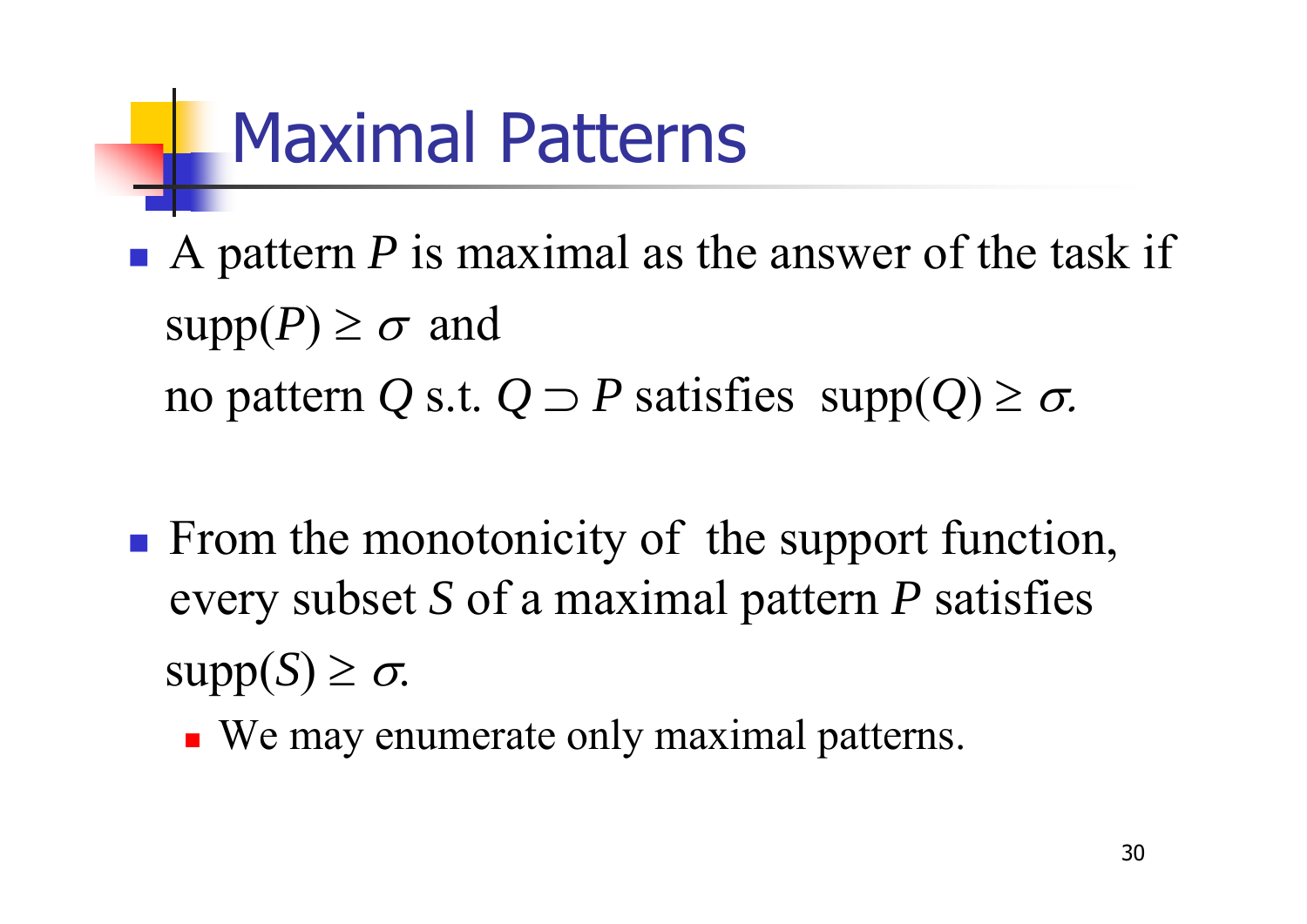# Maximal Patterns in the Hasse Diagram {A,B,C,D,E,F}  ${A, B, C, D, E}$   ${A, C, R, E, F}$   ${A, B, C, E, F}$  …  ${A, B, D, E, F}$  ${A, B, C, D}$   ${A, B, C, E}$   ${A, B, C, F}$  ...  ${C, D, E, F}$ {A,B,C} {A,B,D} {A,B,E} … {B,C,E} … {C,E,F} {D,E,F}  $\{A,B\}$   $\{A,C\}$   $\{A,D\}$  ...  $\{B,C\}$   $\{B,D\}$   $\{B,E\}$  ...  $\{B,F\}$  ${A}$   ${B}$   ${C}$   ${X}$   ${E}$   ${E}$   ${X}$  $\varnothing$ **Maximal Patterns**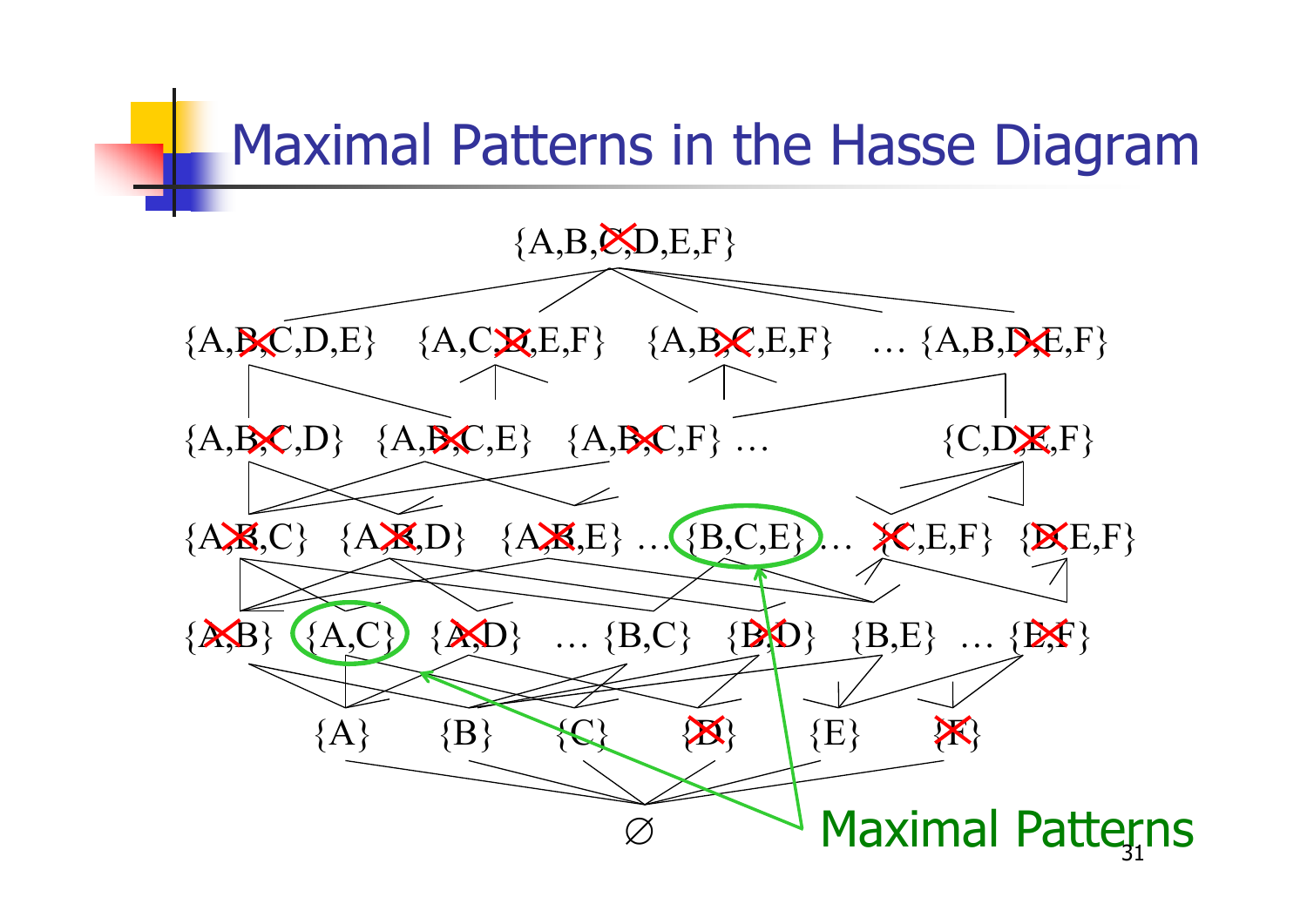![](_page_31_Picture_0.jpeg)

#### **FP-TREES**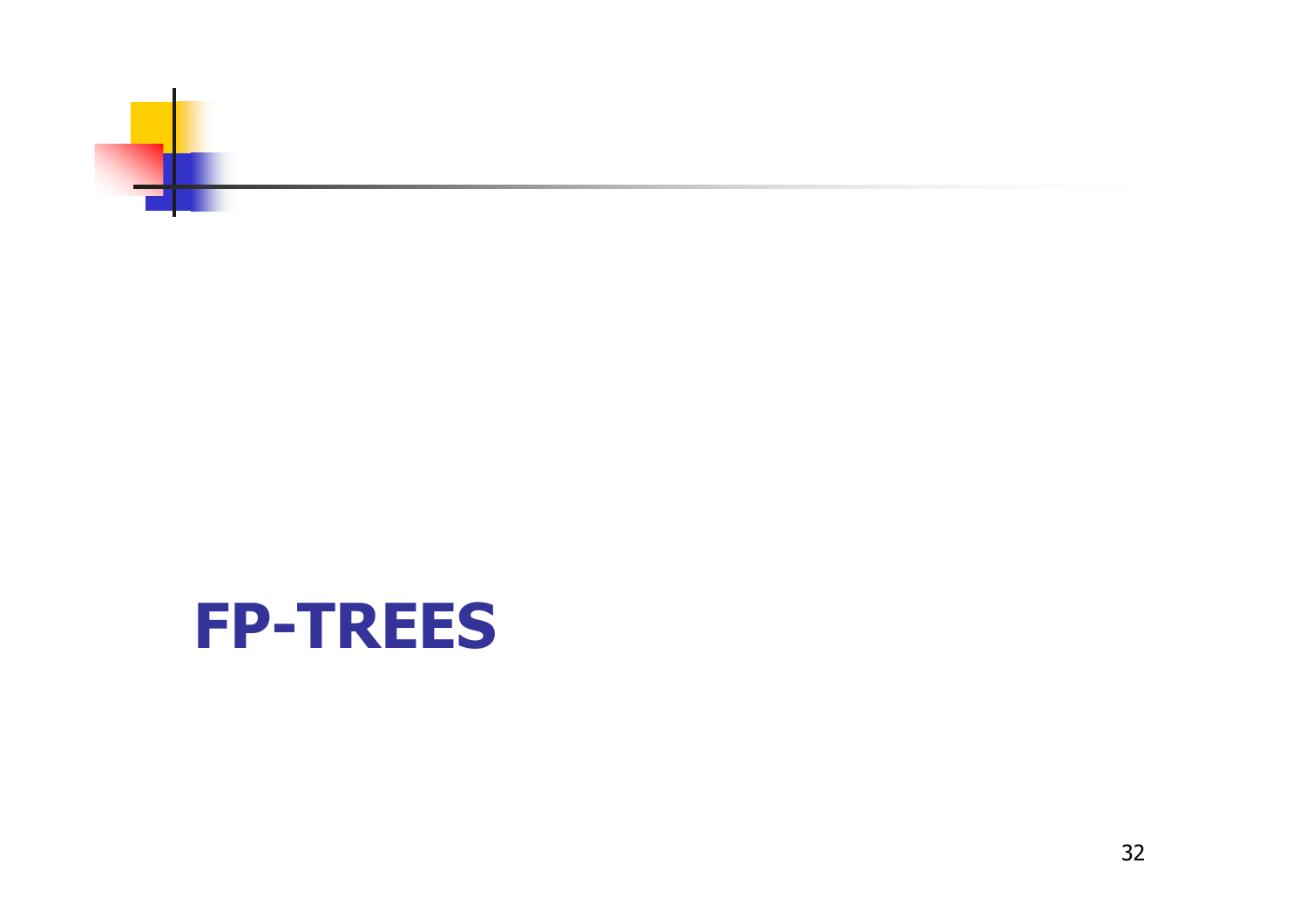### What is an FP-Tree?

- We regard (implement) every transaction as a list of items in the descending order defined by the support of each item.
	- When a minimal support  $\sigma$  is given, we can neglect all items A such that  $supp(A) < \sigma$ .
- ■ We regard (implement) a transaction database *D* as a prefix tree *T*'( *D*).
- An FP-tree  $T(D)$  is obtained by giving links among nodes whose labels are same.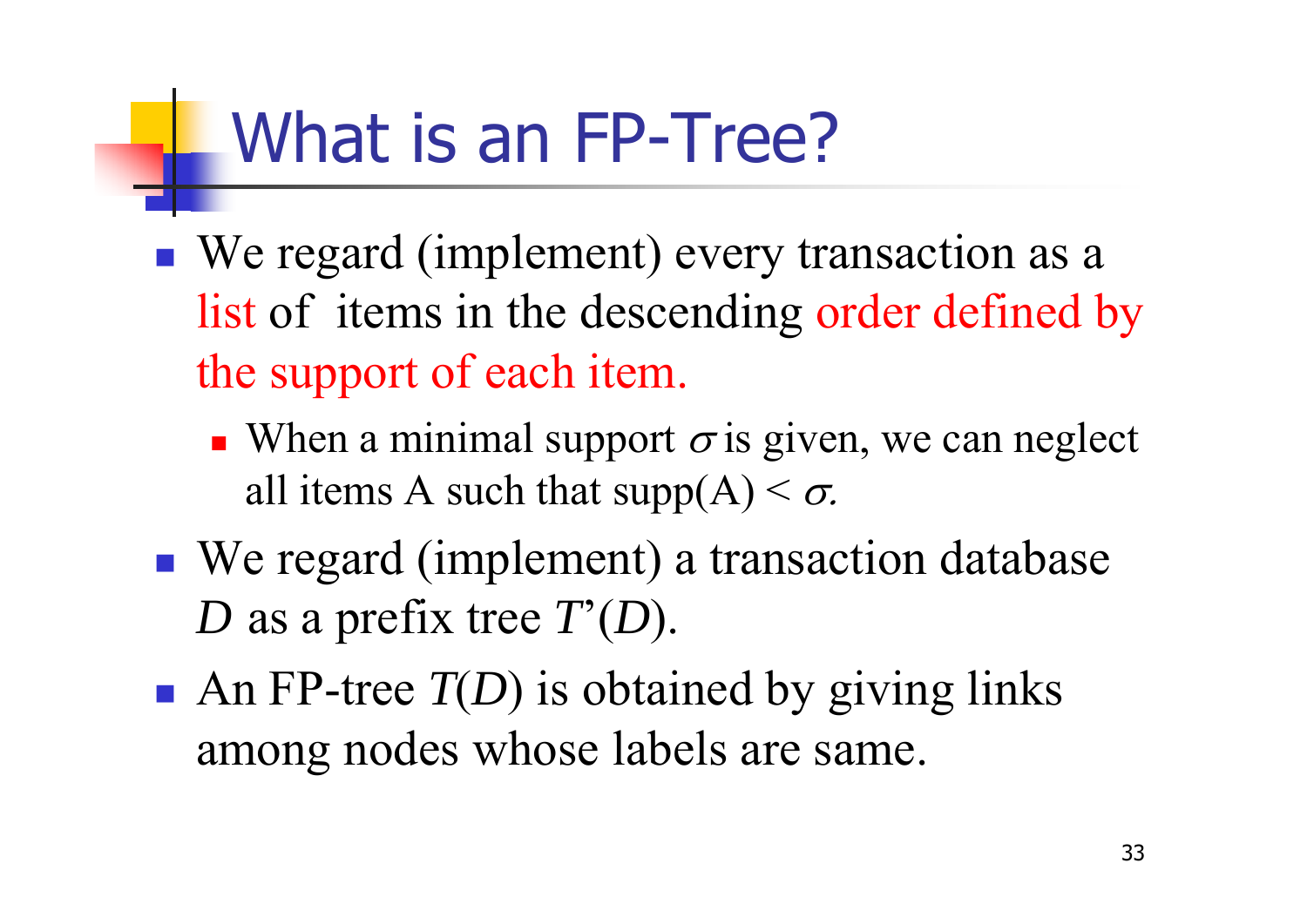### Example of FP-tree(1)

| ID            | Item Set       |
|---------------|----------------|
|               | ${A, B, D}$    |
| $\mathcal{L}$ | $\{B, C, E\}$  |
|               | ${A, B, C, E}$ |
|               | $\{B, E, F\}$  |

| ID             | $\mathbf{A}$ | B | $\mathsf{C}$ | D              | E | $\mathbf{F}$ |
|----------------|--------------|---|--------------|----------------|---|--------------|
|                |              |   | $\bf{0}$     |                | O | 0            |
| $\overline{2}$ | $\Omega$     |   |              | $\Omega$       |   | ⋂            |
| $\overline{3}$ |              |   |              | $\overline{0}$ |   | ⋂            |
|                |              |   |              |                |   |              |

**Constructing the table of the** supports  $\sigma = 0.5$ 

| B                        | $\overline{4}$ |  |
|--------------------------|----------------|--|
| ${\bf E}$                | 3              |  |
| $\overline{\mathcal{A}}$ | $\overline{2}$ |  |
| $\, C \,$                | $\overline{2}$ |  |
|                          |                |  |
|                          |                |  |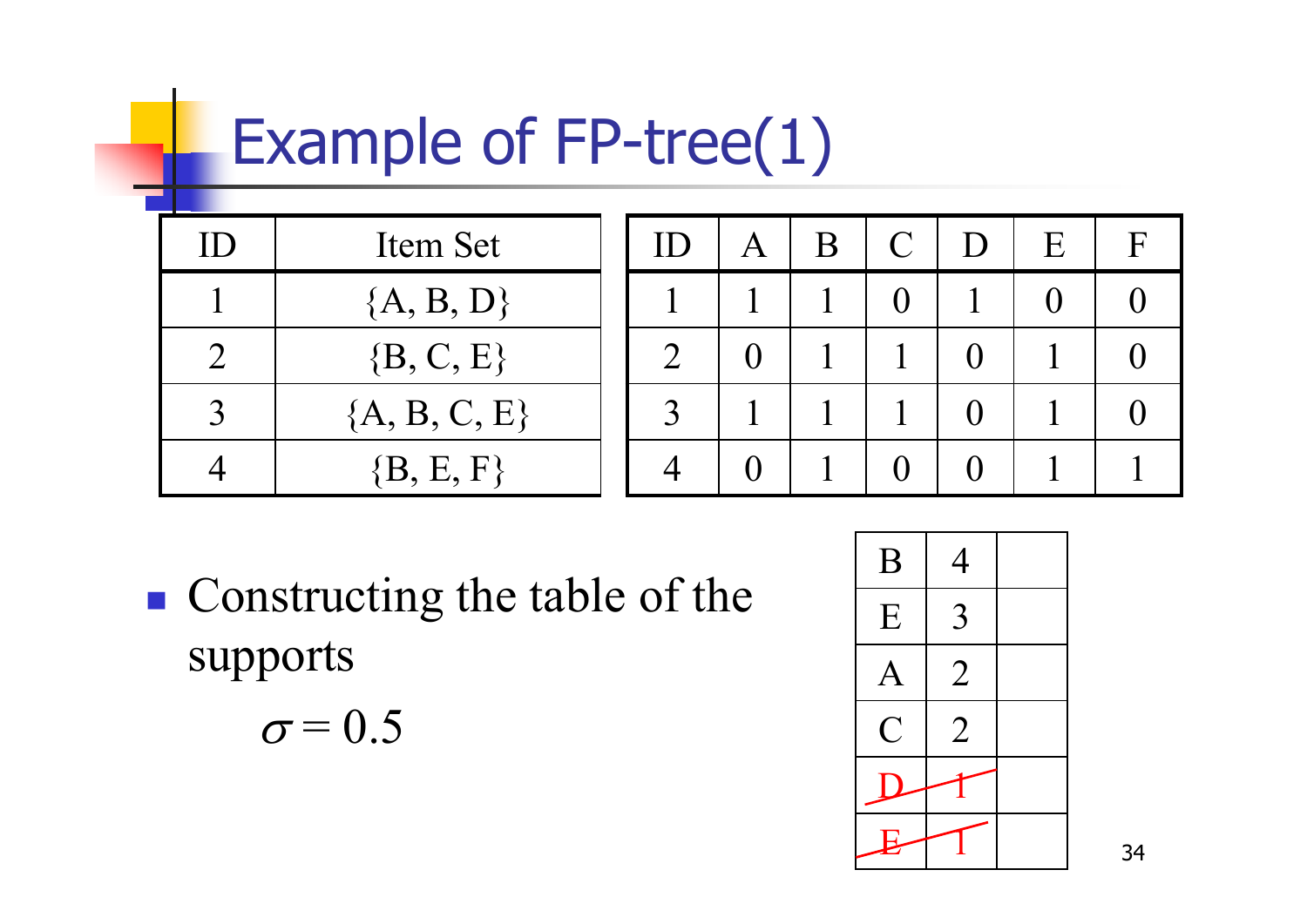### Example of FP-tree(2)

**Represent every transaction as** a list of the descending order.

![](_page_34_Figure_2.jpeg)

| $\prod$          | Item Set       |
|------------------|----------------|
|                  | ${A, B, D}$    |
| $\sum_{i=1}^{n}$ | $\{B, C, E\}$  |
| 3                | ${A, B, C, E}$ |
|                  | $\{B, E, F\}$  |

| ID             | Item List    |
|----------------|--------------|
|                | [B, A, B]    |
| $\overline{2}$ | [B, E, C]    |
| $\mathcal{E}$  | [B, E, A, C] |
|                | [B, E, F]    |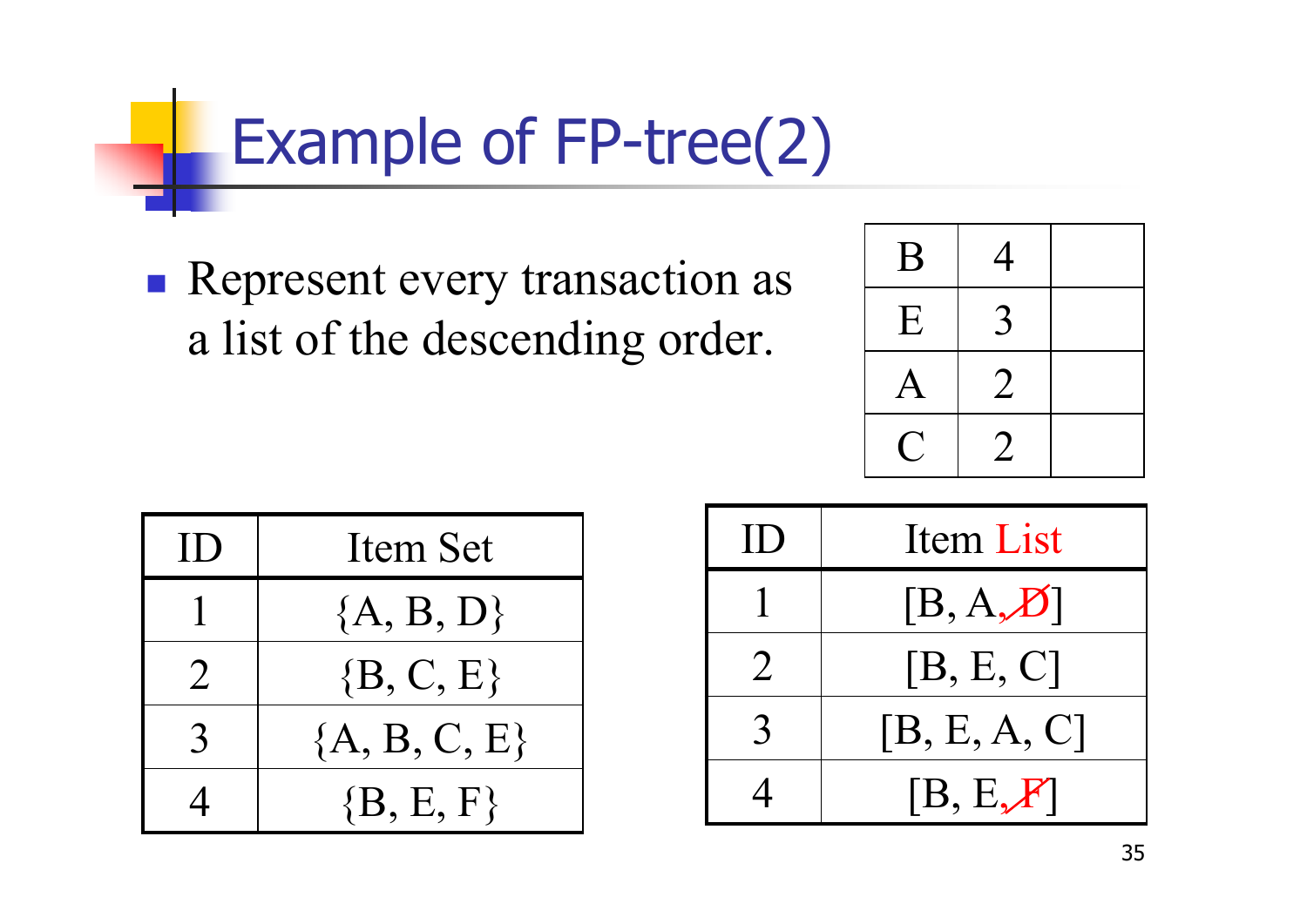# Example of FP-tree(3)

| $\prod$        | Item List    |
|----------------|--------------|
|                | [B, A]       |
| $\overline{2}$ | [B, E, C]    |
| $\mathcal{R}$  | [B, E, A, C] |
|                | [B, E]       |

$$
\sigma\!=\!0.5
$$

| B                     | 4                                                                                                               |  |
|-----------------------|-----------------------------------------------------------------------------------------------------------------|--|
| E                     | 3                                                                                                               |  |
| $\bm{A}$              | $\overline{2}$                                                                                                  |  |
| $\epsilon_{\rm{max}}$ | $\mathcal{L}% _{M_{1},M_{2}}^{\prime\prime}(\varepsilon)=\mathcal{L}_{M_{1},M_{2}}^{\prime\prime}(\varepsilon)$ |  |

![](_page_35_Figure_4.jpeg)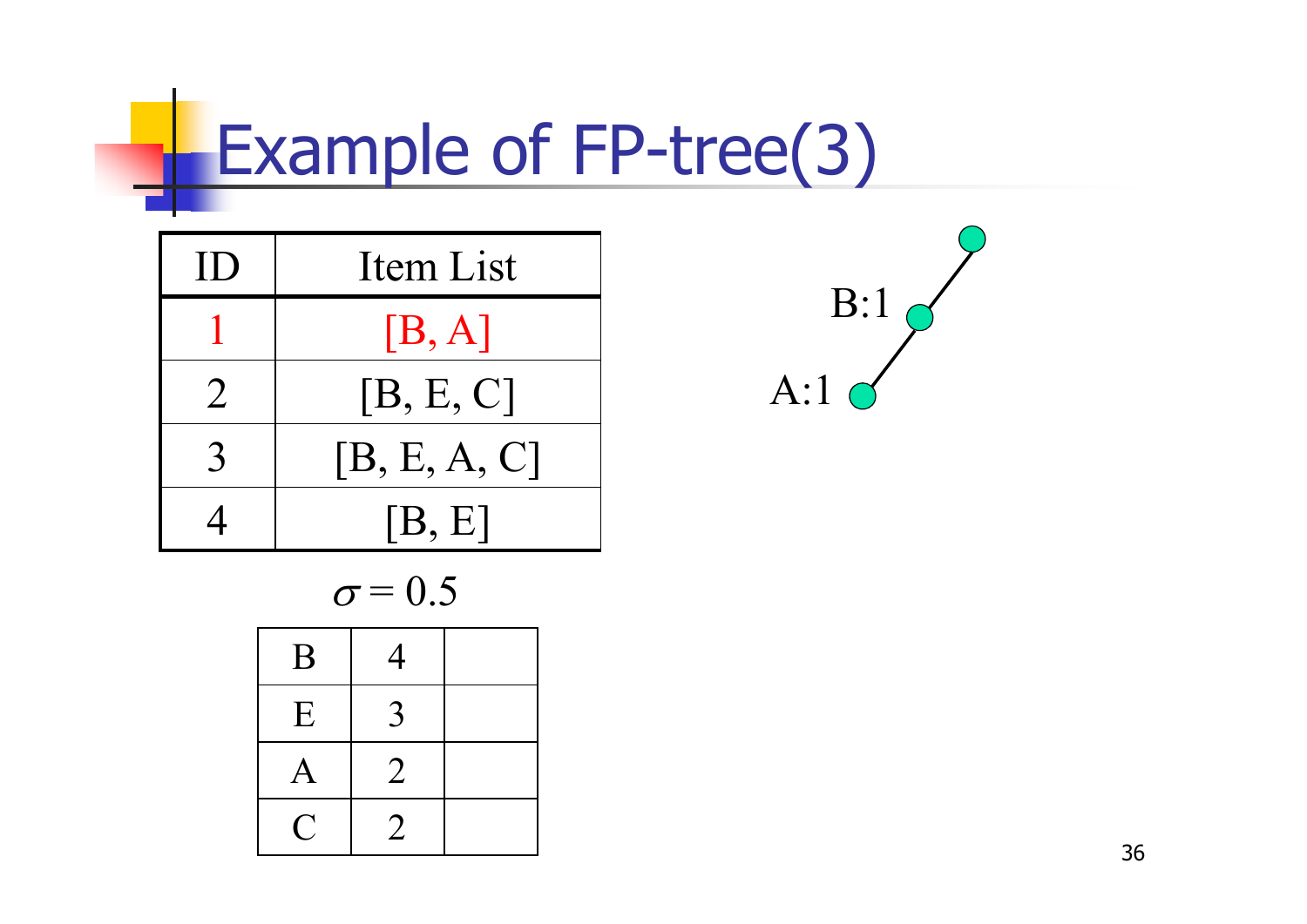## Example of FP-tree(4)

| $\prod$        | Item List    |  |
|----------------|--------------|--|
|                | [B, A]       |  |
| $\overline{2}$ | [B, E, C]    |  |
| $\mathcal{R}$  | [B, E, A, C] |  |
|                | [B, E]       |  |

$$
\sigma\!=\!0.5
$$

| B         | 4              |  |
|-----------|----------------|--|
| E         | 3              |  |
| ${\rm A}$ | $\overline{2}$ |  |
|           | 2              |  |

![](_page_36_Picture_4.jpeg)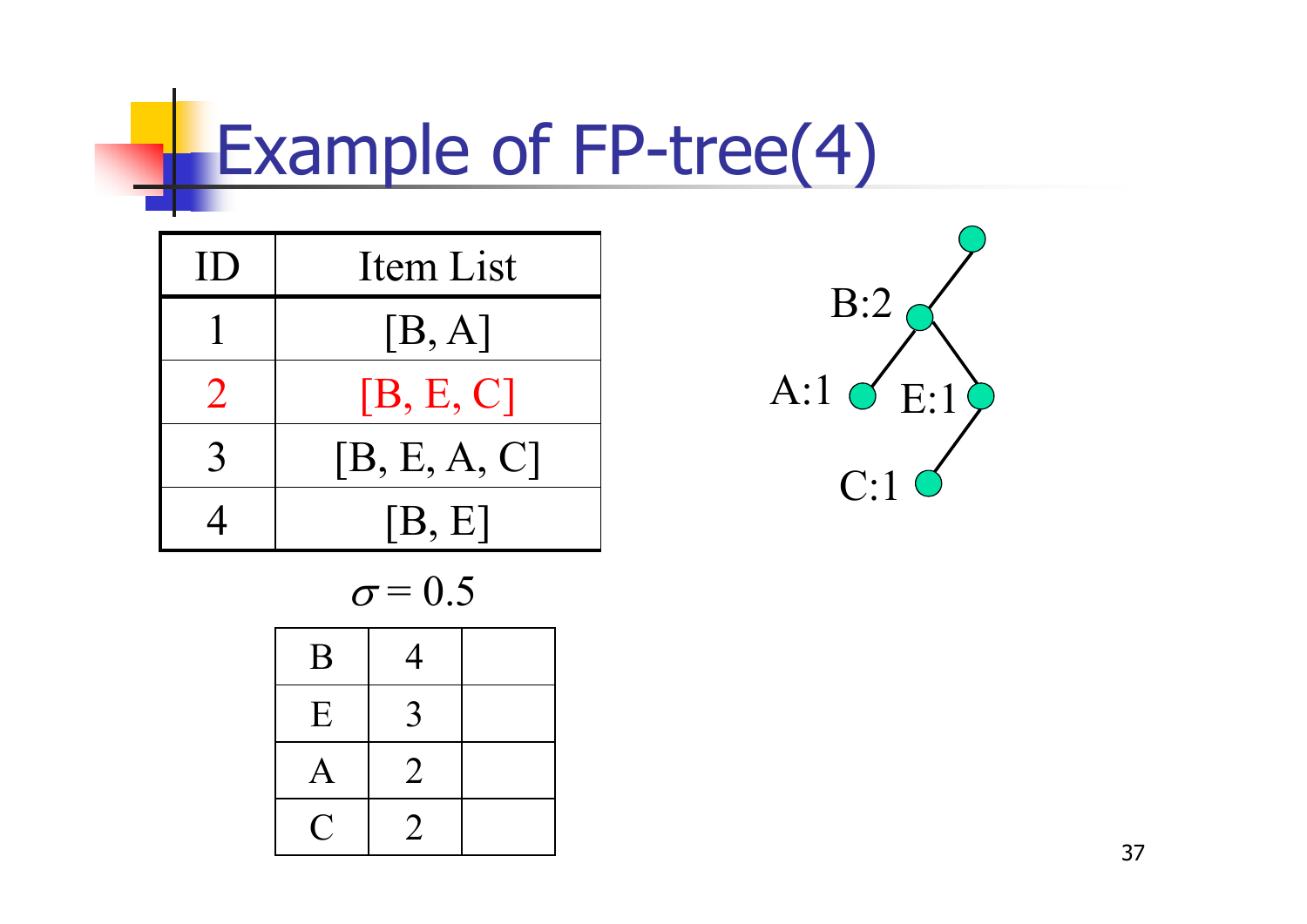## Example of FP-tree(5)

| $\prod$ | <b>Item List</b> |
|---------|------------------|
|         | [B, A]           |
| $\sum$  | [B, E, C]        |
|         | [B, E, A, C]     |
|         | [B, E]           |

$$
\sigma\!=\!0.5
$$

| B              | 4              |  |
|----------------|----------------|--|
| E              | 3              |  |
| A              | $\overline{2}$ |  |
| $\overline{a}$ | $\overline{2}$ |  |

![](_page_37_Figure_4.jpeg)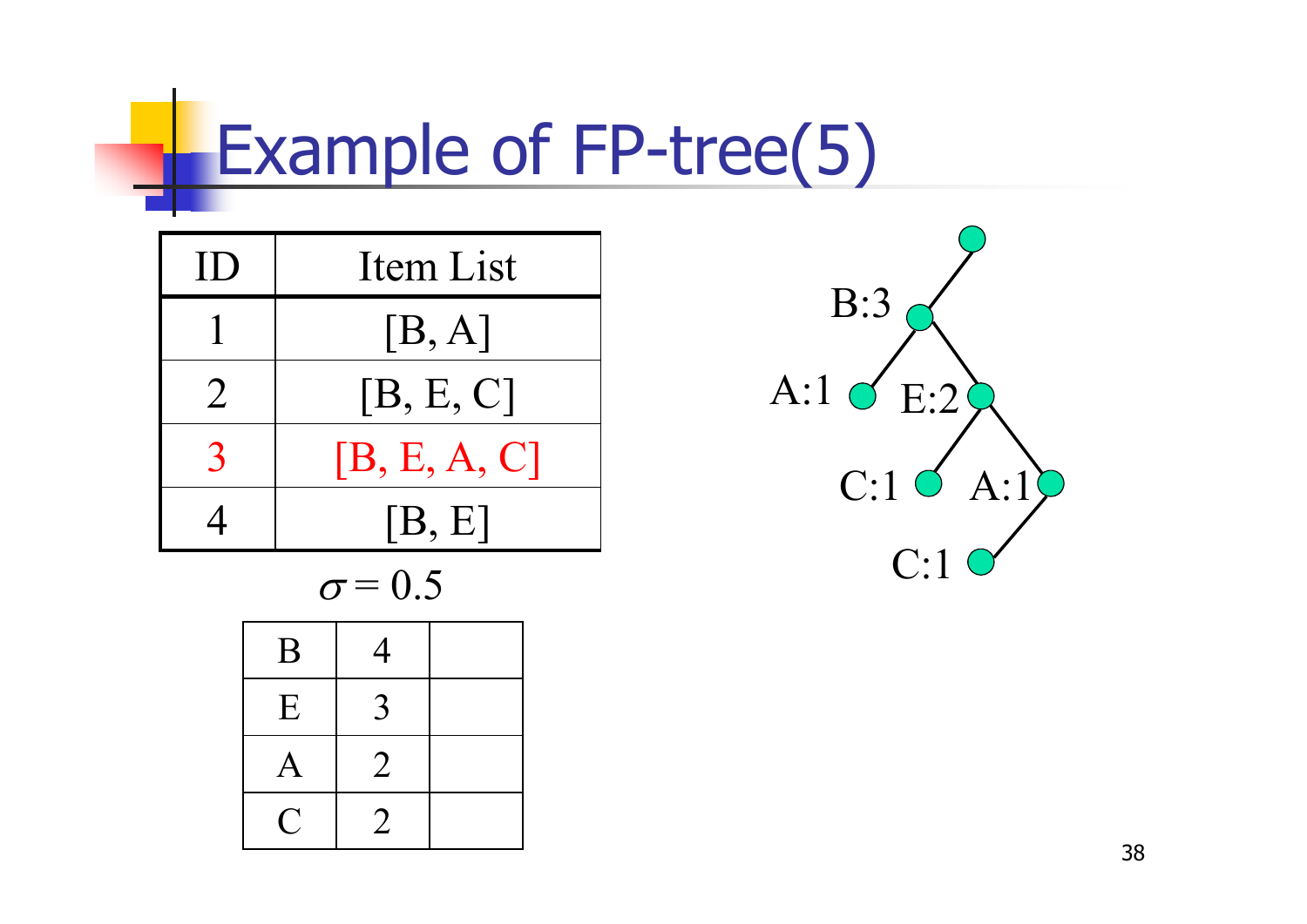## Example of FP-tree(6)

| $\bf \rm ID$   | Item List    |
|----------------|--------------|
|                | [B, A]       |
| $\overline{2}$ | [B, E, C]    |
| $\mathbf 3$    | [B, E, A, C] |
|                | [B, E]       |

$$
\sigma = 0.5
$$

| B         | 4                           |  |
|-----------|-----------------------------|--|
| ${\bf E}$ | 3                           |  |
| A         | $\overline{2}$              |  |
|           | $\mathcal{D}_{\mathcal{L}}$ |  |

![](_page_38_Figure_4.jpeg)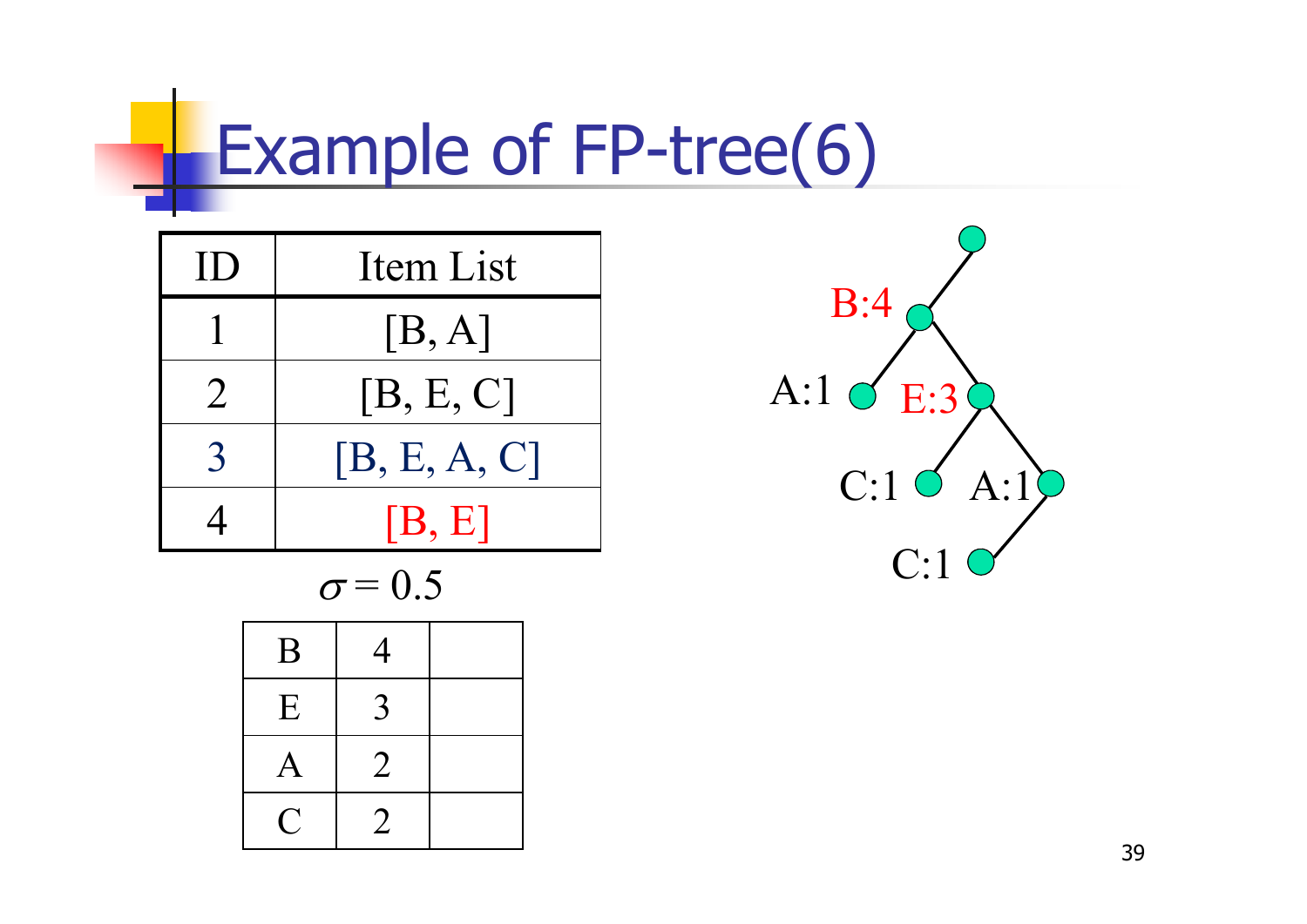### Example of FP-tree(7)

![](_page_39_Figure_1.jpeg)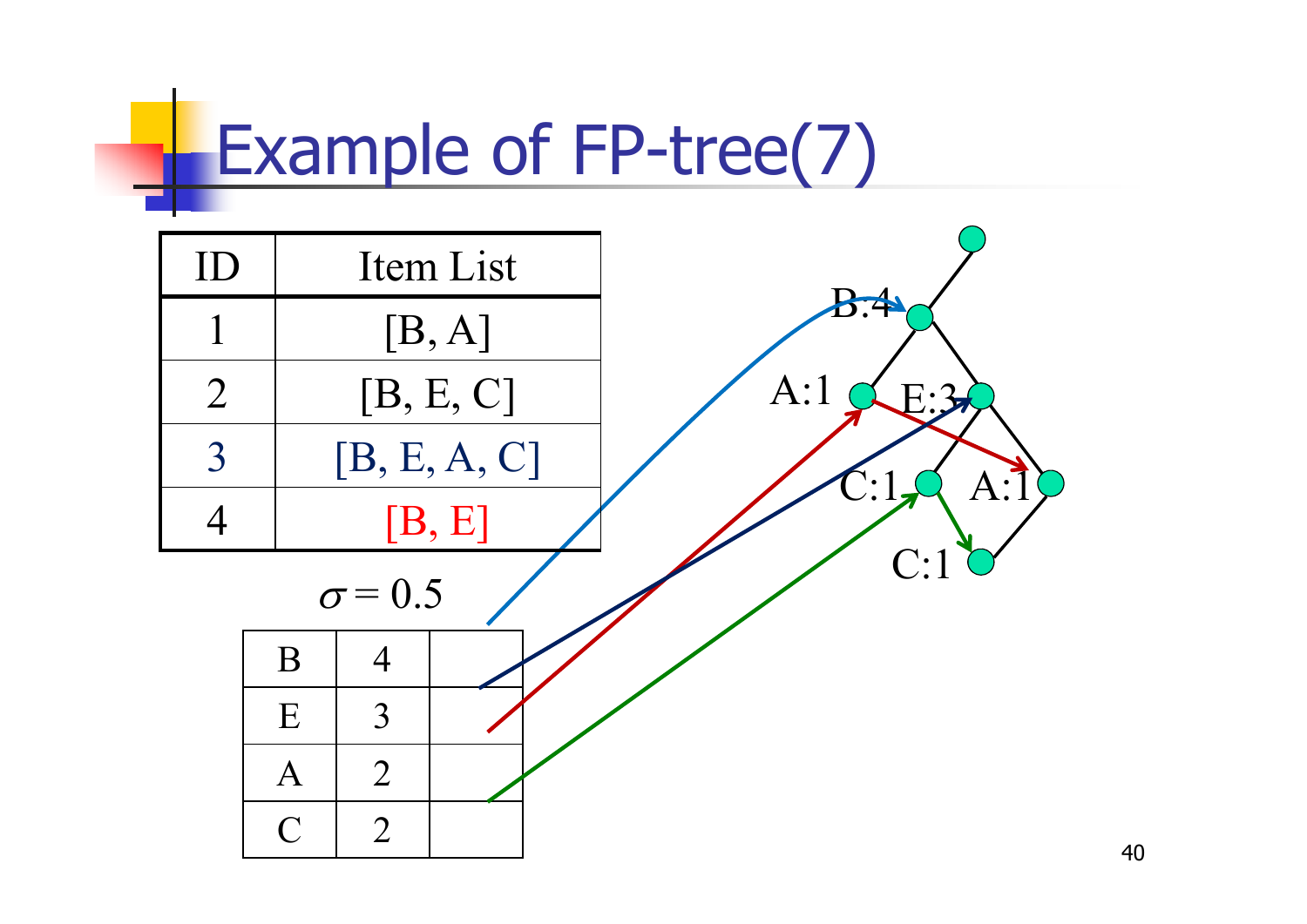#### The FP-Growth Algorithm [Han et al. 00]

- Given a minimal support  $\sigma$
- F. Let *L* be the list of items  $[A_1, A_2, \ldots, A_m]$  satisfying  $supp(A_k) \geq \sigma$  in the ascending order of the support.
- $FP$ -growth $(T, L)$
- 1. If *T* consists of one path *p*, enumerate all patterns at least one  $A_i$  s.t. supp<sub>N</sub>( $A_i$ )  $\geq \sigma$  and all items in *L*.
- 2. For  $k = 1, 2, ..., n$ , repeat the following:
- Construct the conditional transaction database *D'* and FP-tree *T*(*D*') by gathering items from the root of *T* and the parent of  $A_k$ , and execute FP-growth(*T*', [ $A_k$ , *L*]).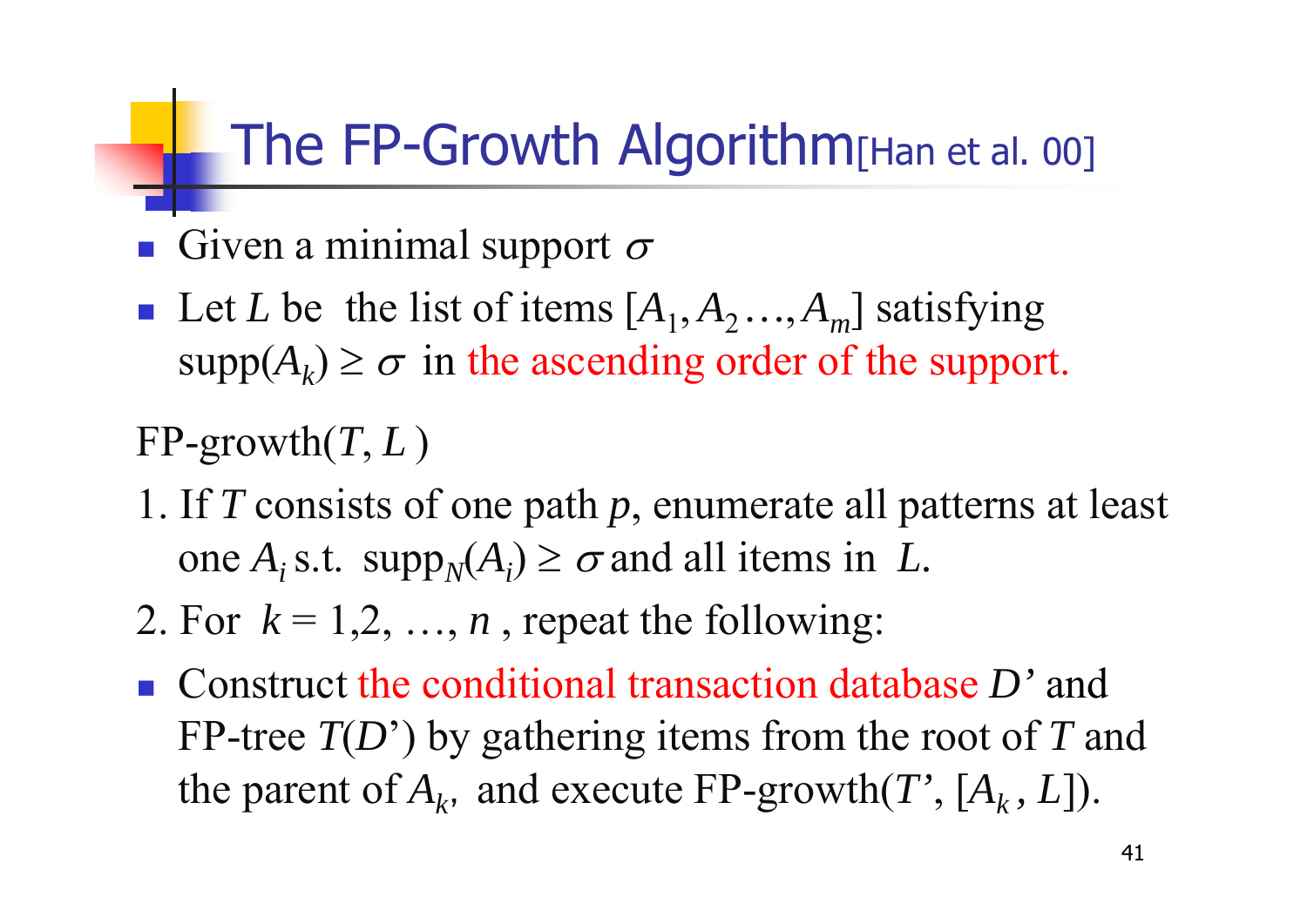# Example Run of FP-Growth(1-1)

| ID             |              | Item List      |           |                      |                         |      |
|----------------|--------------|----------------|-----------|----------------------|-------------------------|------|
|                |              |                | [B, A]    |                      | B:4                     |      |
| $\overline{2}$ |              |                | [B, E, C] |                      | A:1 $\sigma$ E:3        |      |
| $\overline{3}$ |              | [B, E, A, C]   |           |                      |                         |      |
|                |              | [B, E]         |           | C:1<br>$\rm A\colon$ |                         |      |
|                |              | $\sigma$ = 0.5 |           |                      | C:1                     |      |
|                | B            | $\overline{4}$ |           |                      | <b>Conditional Data</b> |      |
|                | E            | 3              |           |                      | Item List               | supp |
|                | $\mathbf{A}$ | $\overline{2}$ |           |                      | [B, E, C]               |      |
|                | $\bigcap$    | $\overline{2}$ |           |                      | [B, E, A, C]            |      |

₩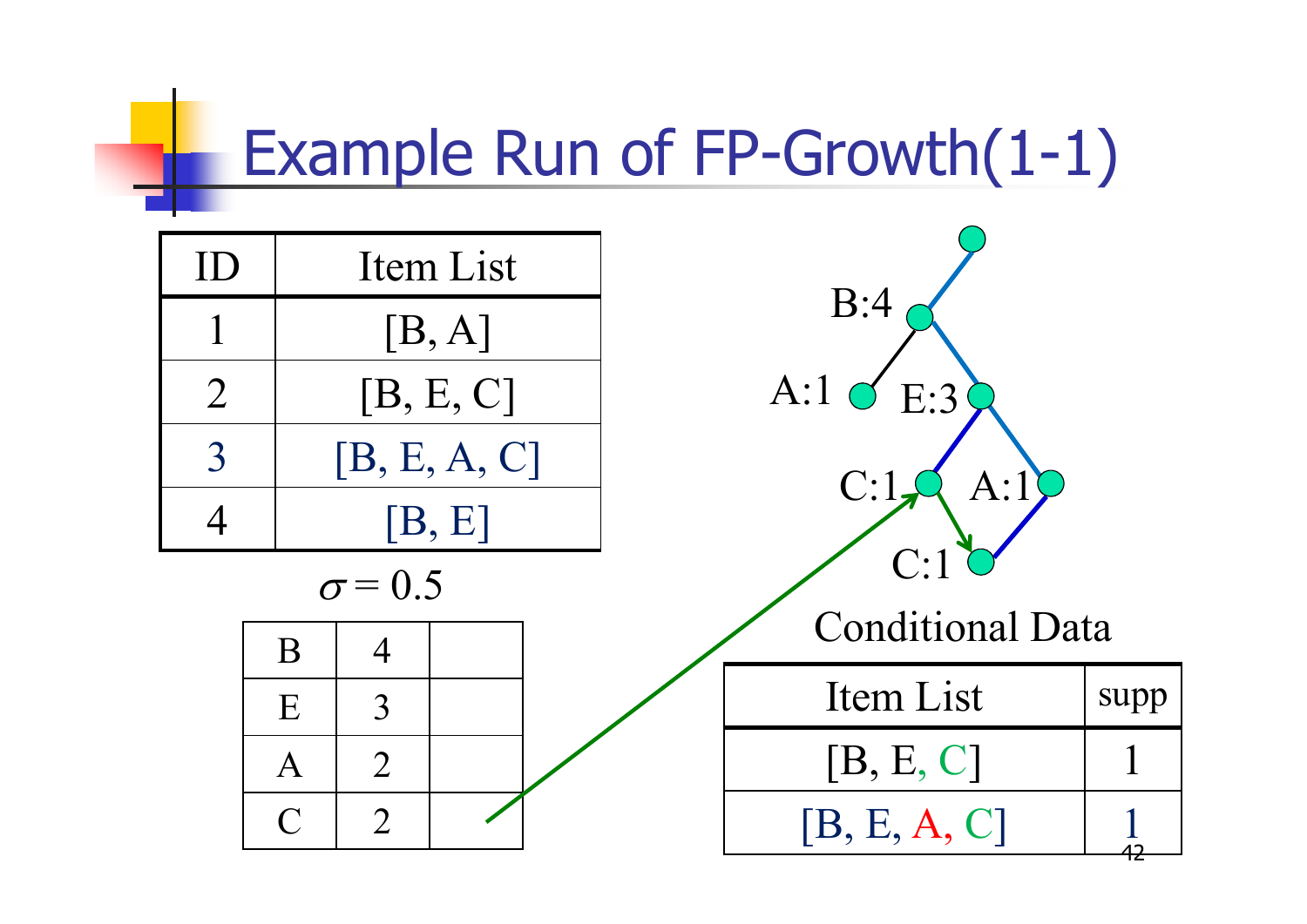#### Example Run of FP-Growth(1-2)

![](_page_42_Figure_1.jpeg)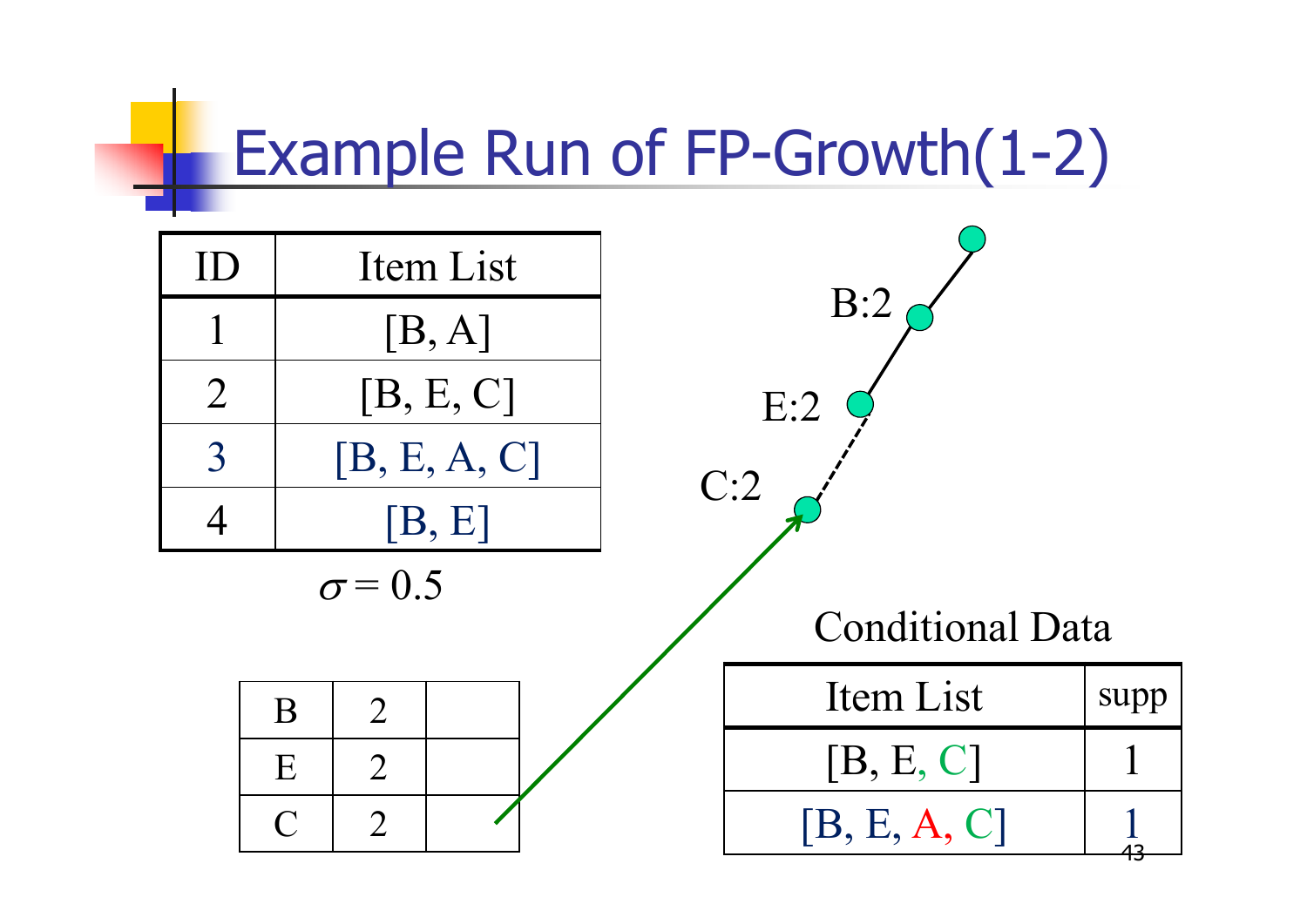### Example Run of FP-Growth(1-3)

![](_page_43_Figure_1.jpeg)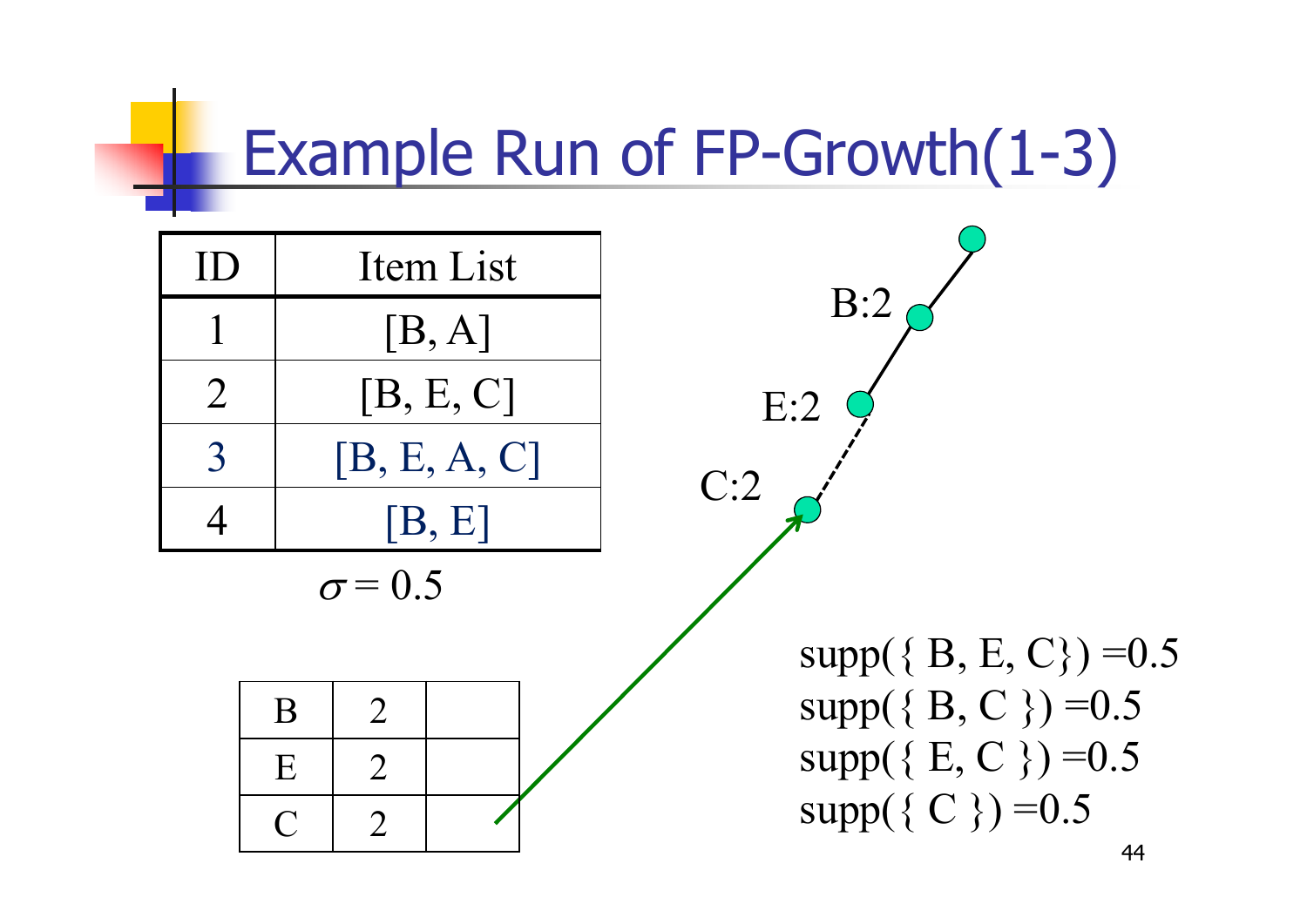### Example Run of FP-Growth(1-4)

![](_page_44_Figure_1.jpeg)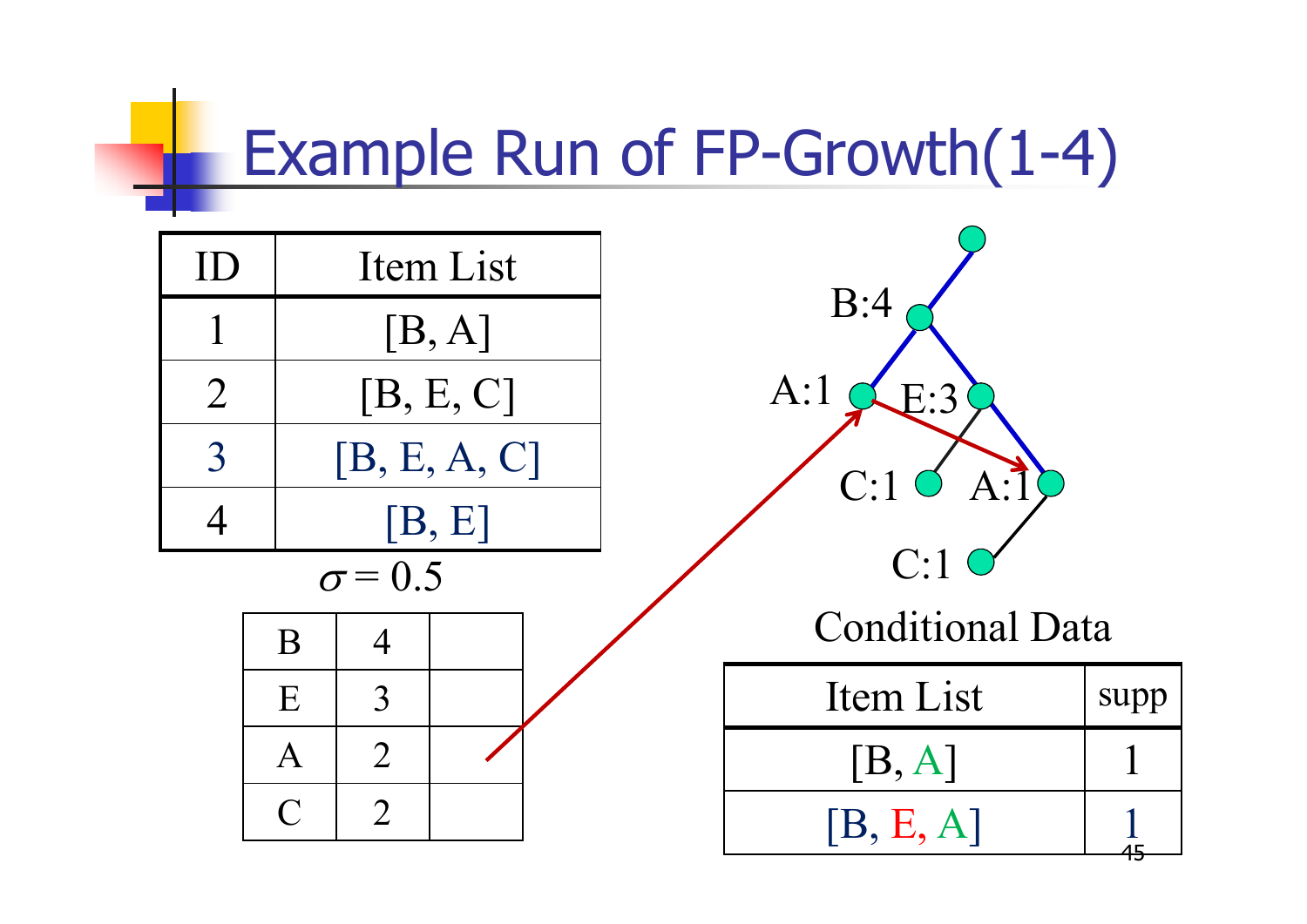### Example Run of FP-Growth(1-5)

![](_page_45_Figure_1.jpeg)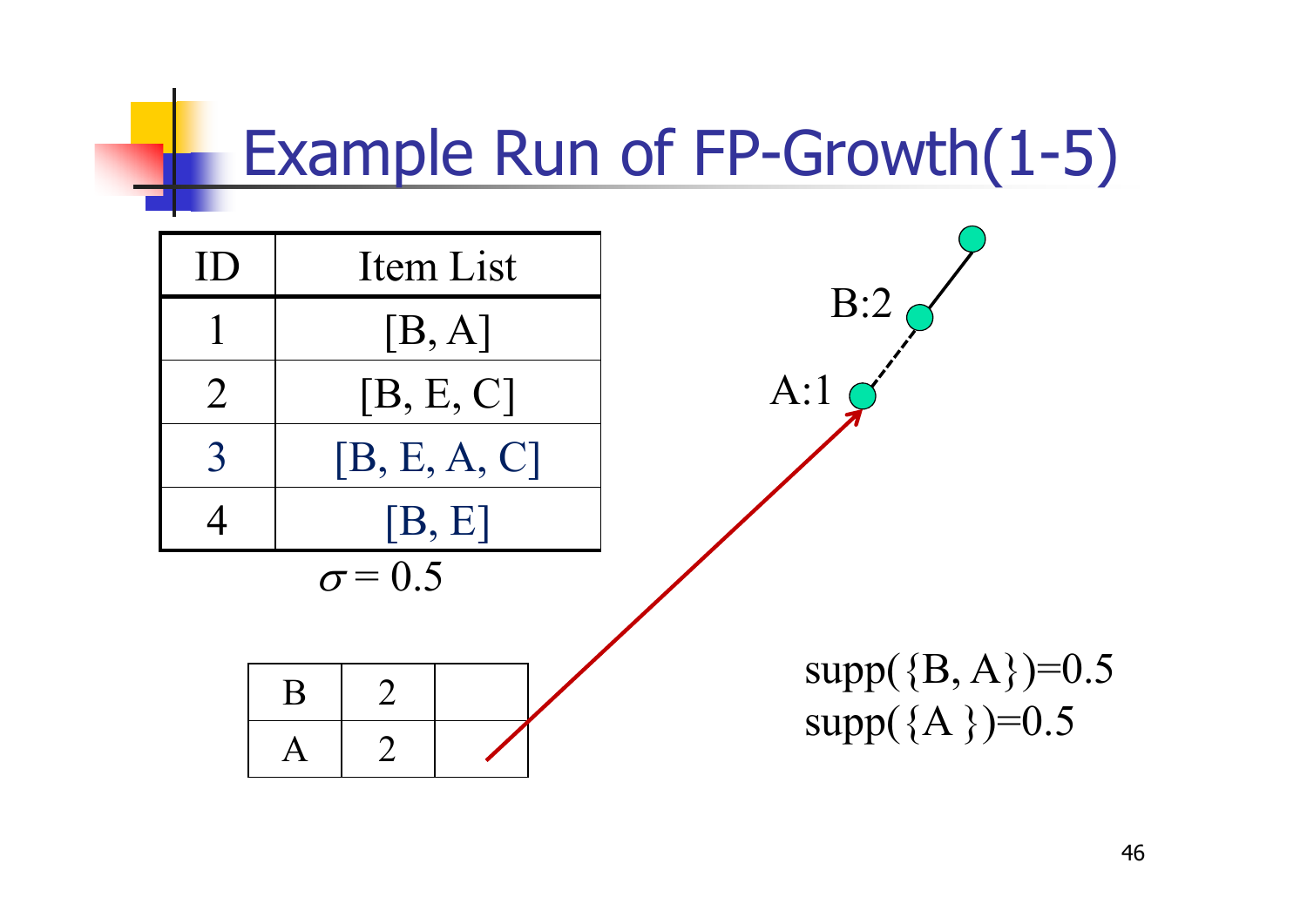### Example Run of FP-Growth(1-6)

| ID             | $\mathbf{A}$   | B | $\mathbf C$ | D              | E              | $\mathbf{F}$ |
|----------------|----------------|---|-------------|----------------|----------------|--------------|
|                |                |   | $\Omega$    |                | $\overline{0}$ | $\Omega$     |
| $\overline{2}$ | $\overline{0}$ |   |             | $\overline{0}$ |                | 0            |
| $\mathcal{R}$  |                |   |             | $\overline{0}$ |                | 0            |
|                | 0              |   | 0           | $\Omega$       |                |              |

![](_page_46_Figure_2.jpeg)

 $\sigma = 0.5$ 

![](_page_46_Figure_4.jpeg)

 $supp({B, E})=0.75$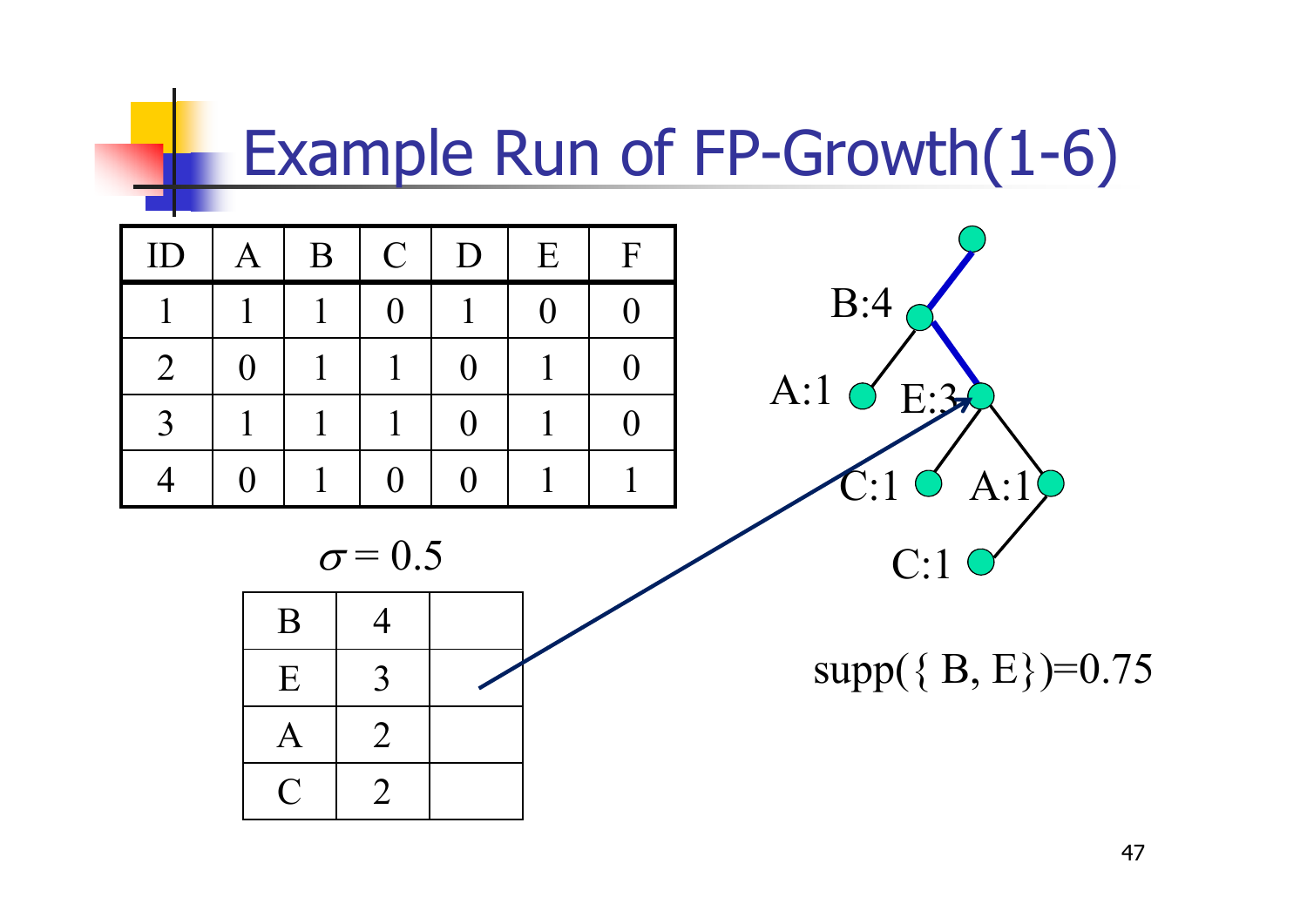### Example Run of FP-Growth(1-7)

![](_page_47_Figure_1.jpeg)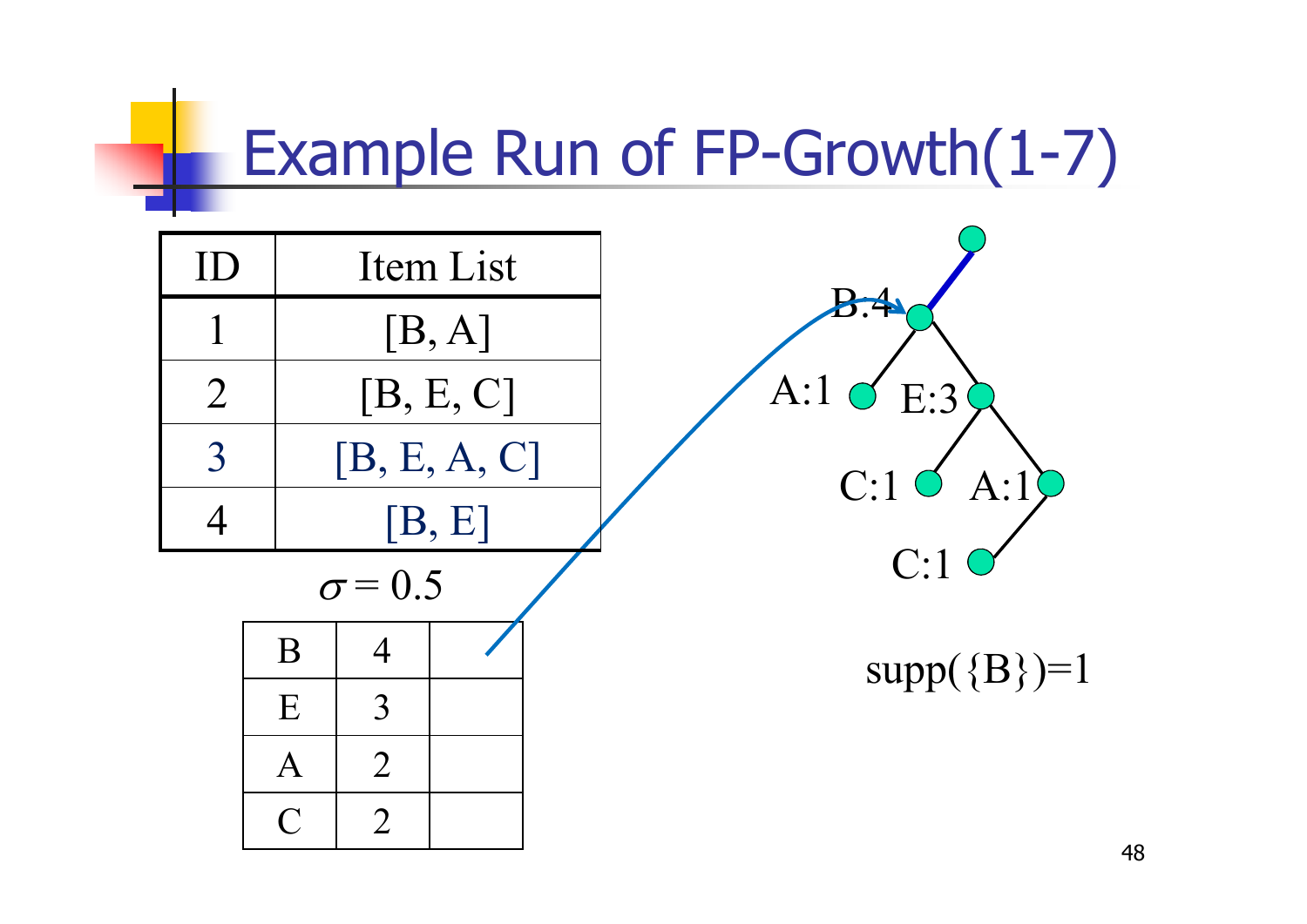#### Example Run of FP-Growth(2-1)

| ID             | Item List |
|----------------|-----------|
|                | [B,A]     |
| $\overline{2}$ | [B, C, D] |
| 3              | [B, A, C] |
| 4              | [B,A]     |
| 5              | [A, C]    |
|                | [B, E]    |

 $\sigma = 0.3$ 

 $\mathbf{B}$  | 5

 $A \mid 4$ 

 $C \mid 3$ 

![](_page_48_Figure_2.jpeg)

49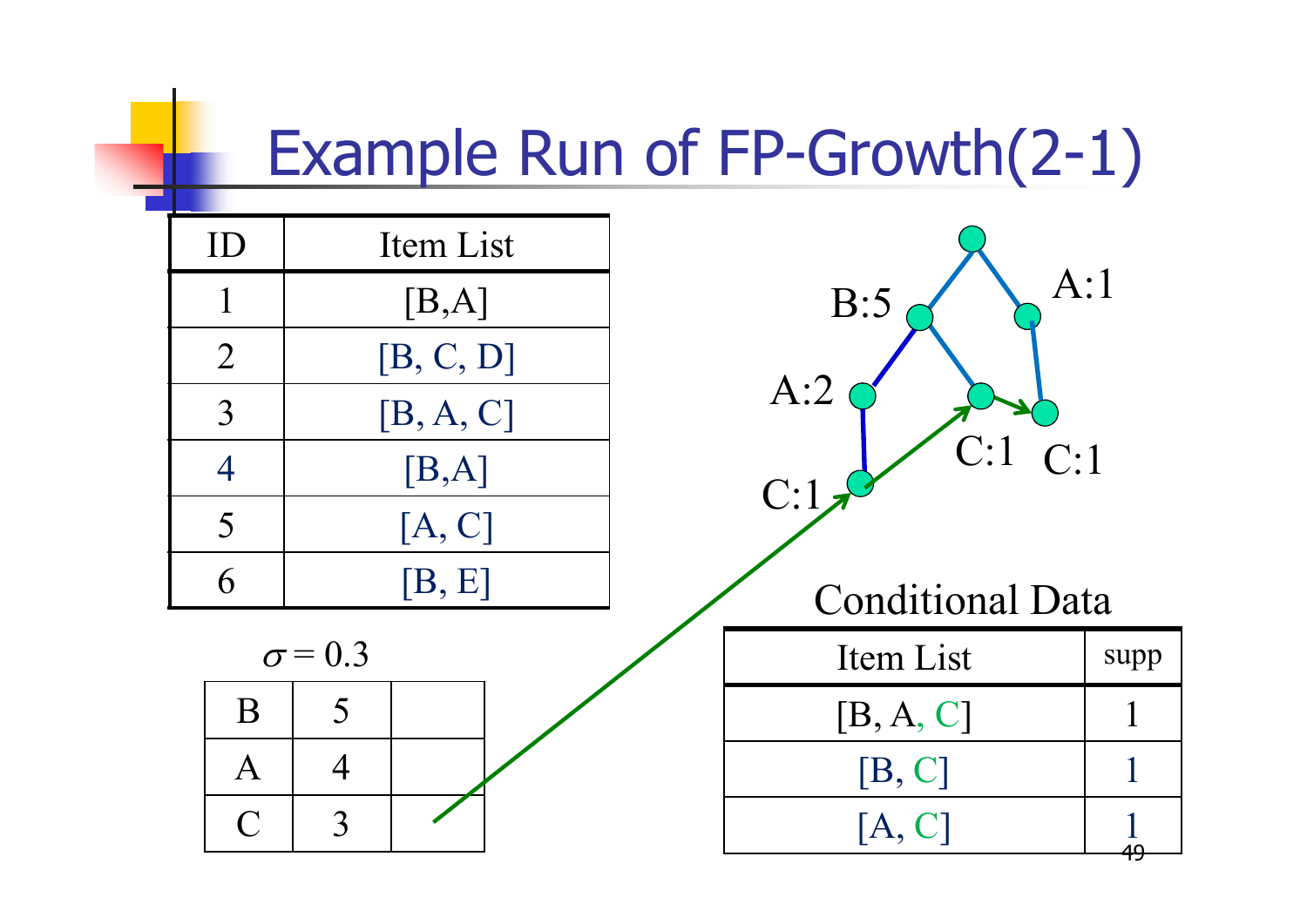### Example Run of FP-Growth(2-2)

| ID                       | Item List |
|--------------------------|-----------|
|                          | [B,A]     |
| $\overline{2}$           | [B, C, D] |
| 3                        | [B, A, C] |
| 4                        | [B,A]     |
| $\overline{\mathcal{L}}$ | [A, C]    |
|                          | [B, E]    |

 $\sigma = 0.3$ 

 $B \mid 2$ 

 $A \mid 2$ 

![](_page_49_Figure_2.jpeg)

#### Conditional Data

| Item List | supp |
|-----------|------|
| [B, A, C] |      |
| [B, C]    |      |
| [A, C]    |      |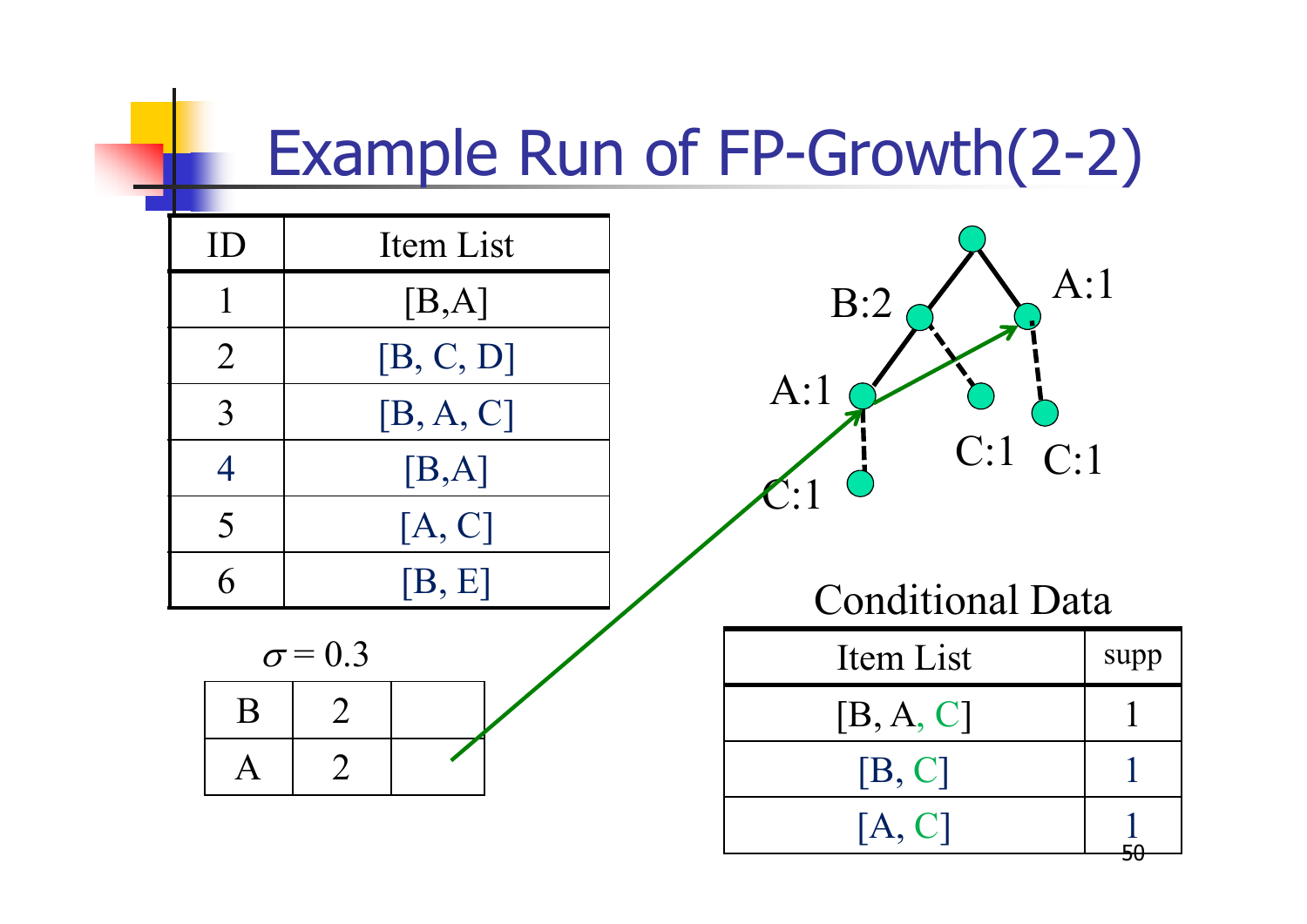## Example Run of FP-Growth(2-3)

--

| ID             | Item List      |                          |      |
|----------------|----------------|--------------------------|------|
|                | [B,A]          | A:1<br>B:2               |      |
| $\overline{2}$ | [B, C, D]      |                          |      |
| 3              | [B, A, C]      | A:1                      |      |
| $\overline{4}$ | [B,A]          | $C:1$ $C:1$<br>$\cdot$ 1 |      |
| 5              | [A, C]         |                          |      |
| 6              | [B, E]         | <b>Conditional Data</b>  |      |
|                | $\sigma$ = 0.3 | Item List                | supp |
| B              | $\overline{2}$ | [B, A, C]                |      |
| A              | $\overline{2}$ | [A, C]                   |      |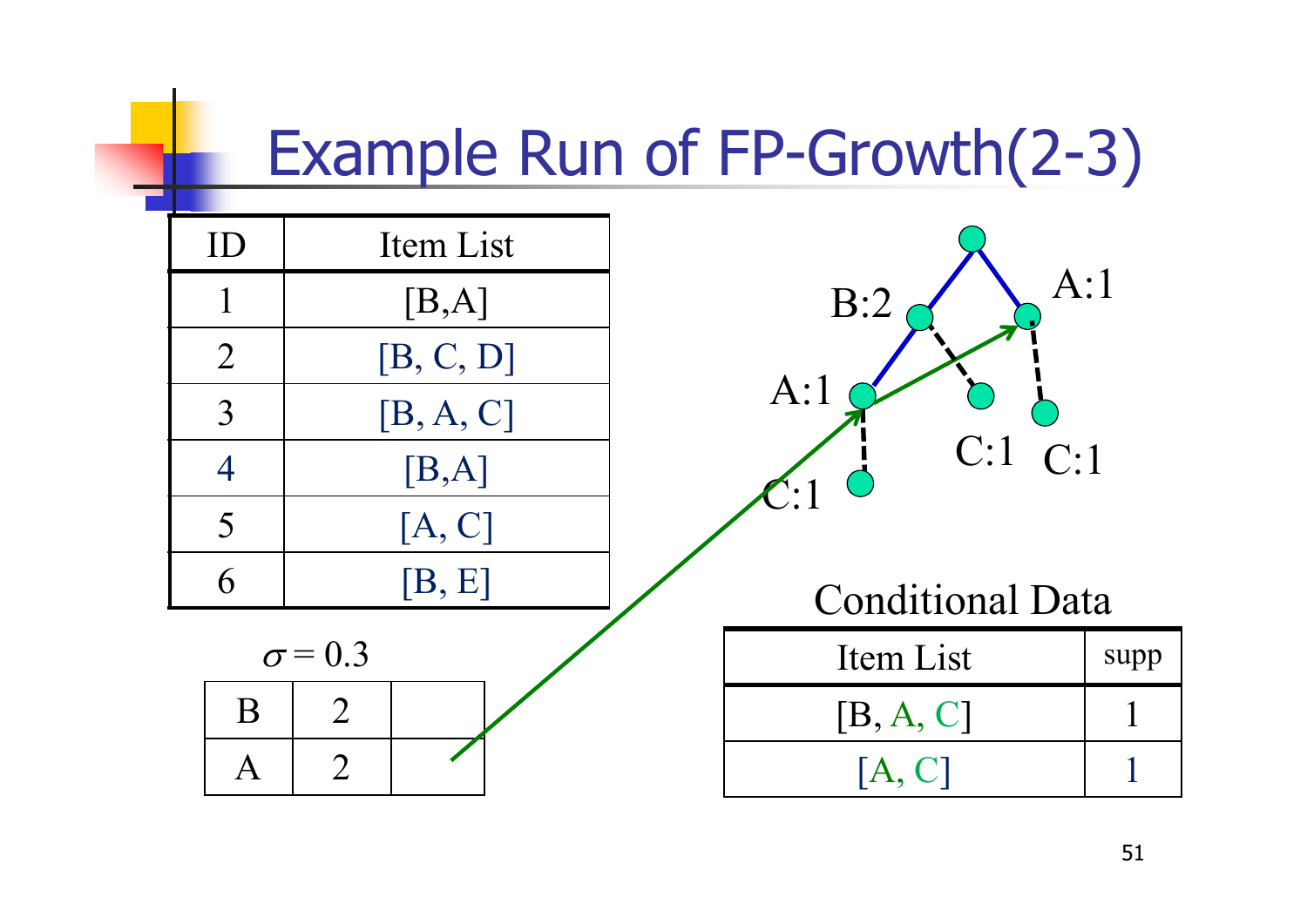### Example Run of FP-Growth(2-4)

![](_page_51_Figure_1.jpeg)